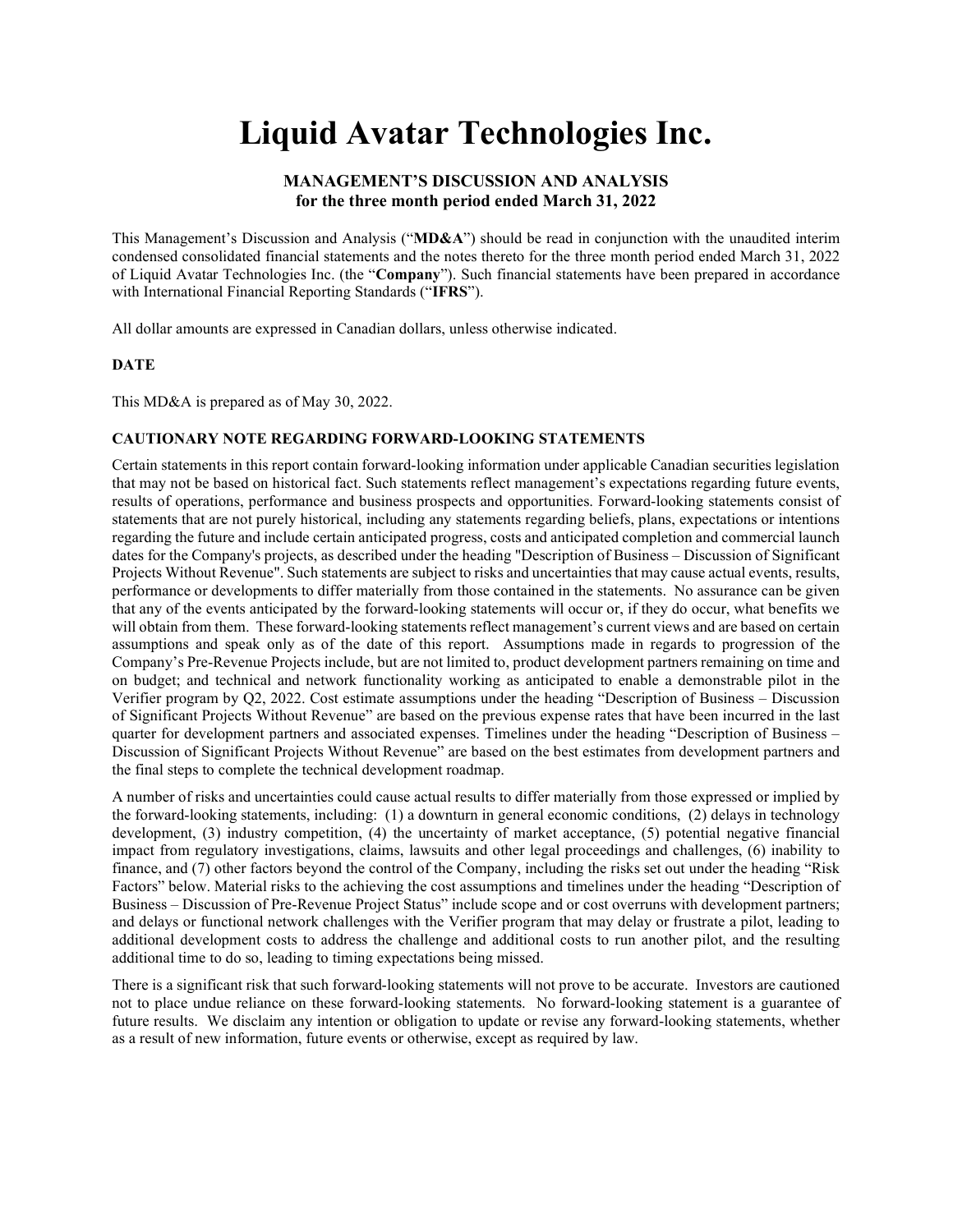# THE COMPANY

The Company was incorporated under the laws of the province of British Columbia on September 10, 2014 as Torino Ventures Inc. The Company changed its name to Torino Power Solutions on November 13, 2016. The Company changed its name to KABN Systems NA Holdings Corp. on June 4, 2020 and on March 1, 2021 the Company changed its name to Liquid Avatar Technologies Inc. and its ticker symbol on the Canadian Securities Exchange from KABN to LQID. The Company wholly owns Liquid Avatar Operations Inc. (formerly KABN Systems North America Inc. and referred to herein as "KABN NA"). KABN NA wholly owns Oasis Digital Studios Limited ("Oasis"). Oasis holds a 50% interest in Aftermath Islands Metaverse Barbados Limited ("Aftermath Islands"), with the other 50% held by an arm's length individual.

On January 13, 2020, the Company and its newly formed wholly owned subsidiary 2733668 Ontario Inc. entered into a Business Combination Agreement with KABN NA, an arm's length private company, providing for a transaction (the "RTO Transaction") whereby the Company would acquire all of the issued and outstanding shares of KABN NA in exchange for issuance of common shares of the Company following the Consolidation (as defined below) ("Common Shares"). Immediately prior to the completion of the RTO Transaction, the Company completed a 1-for-10 share consolidation (the "Consolidation"). The RTO Transaction closed on June 4, 2020 and resulted in the business of KABN NA becoming the business of the Company.

References to the Company herein mean Liquid Avatar Technologies Inc. and its wholly owned subsidiaries, unless otherwise noted, from June 4, 2020 to present, and mean KABN NA prior thereto.

# DESCRIPTION OF BUSINESS

The Company is a global blockchain, digital identity and fintech solutions company focused on empowering individuals, who are referred to as "Holders" or "Customers", to verify, manage, control, and create value from their online identity and public, permission-based data through Self-Sovereign Identity solutions delivered through the Company's solutions.

The Company operates across 3 business lines: Digital Identity, NFT Agency and Mixed Reality.

## Digital Identity

Once final development is complete the Company will offer Issuers and Verifiers (as defined below) a suite of financial and related services through the Liquid Avatar Mobile App, the Liquid Avatar Verifiable Credentials Ecosystem, or "LAVCE", and proprietary services and programs that are targeted to generate revenues to the Company. Together, these services are referred to as the "Liquid Avatar Platform". LAVCE supports the W3C (World Wide Web Consortium) open standards and a "trust triangle" model which services the three distinct parties in a verifiable credential transaction, being the individual user or "Holder", the author or "Issuer" of a verifiable credential, and the validator or "Verifier" of the transaction. This is similar to everyday banking and now traditional point of purchase debit or credit transactions, which also include a Holder, an Issuer and a Verifier in a similar "triangle". Issuers could include entities such as a government or other certifying entity. Verifiers could include entities such as a retailer seeking age verification or an event venue looking for access rights.

The Company intends to provide its products and services at no cost to Holders and seeks to generate revenues through permission-based partner and merchant fee-based programs with Issuers and Verifiers. The Liquid Avatar Platform provides Holders a more seamless compliance of online identity verification in combination with participation in online services and opportunities together with a developing suite of financial and other consumer services.

The Company is the exclusive licensee, in the United States and Canada, of KABN (Gibraltar) Ltd.'s ("KABN Gibraltar") digital identity and financial services platform, which provides organizations with a digitally enabled identity validation and verification based on industry standard KYC and AML processes (previously KABN ID), and which now forms part of LAVCE. The Company has utilized KABN Gibraltar, as the licensor of the technology, as a development partner. The Company also licenses for use in North America the "know how" for the KABN Gibraltar Loyalty program, which consists of KABN KASH and KABN Card.

The proprietary technology suite that is the Liquid Avatar Platform includes three key products:

 LAVCE: LAVCE is a verified Self Sovereign Identity platform that empowers Holders to create high-quality digital icons representing their online personas, referred to as "Liquid Avatars". These Liquid Avatars allow Holders to manage and control their digital identity and their verifiable access and identity credentials and to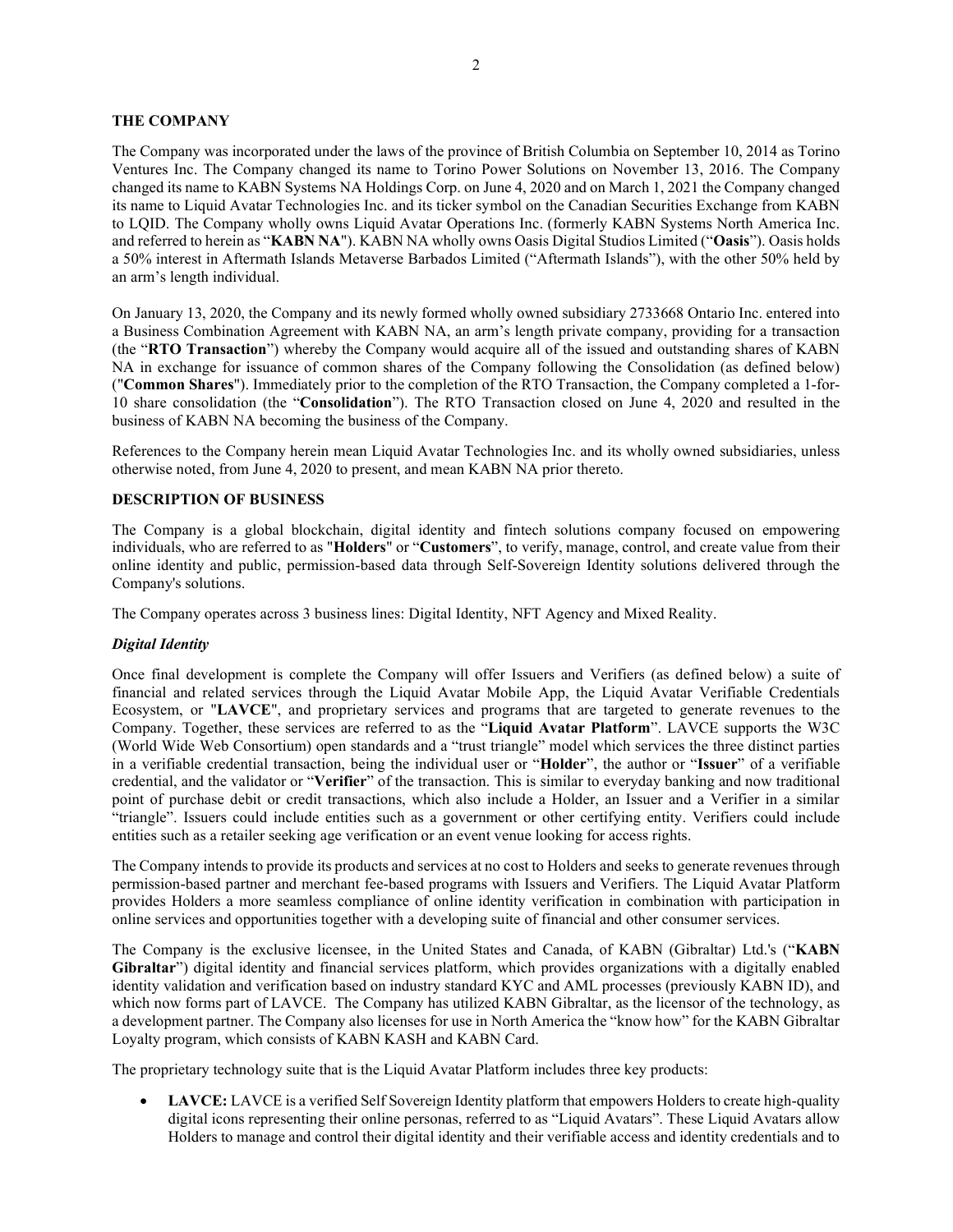use these Liquid Avatars to share public and permission based private data when they want and with whom they want. This all done by Holders primarily through the Liquid Avatar Mobile App. The Liquid Avatar Mobile App is available for download on the Apple App Store and the Google Play Store. Digital identity validation and verification for Liquid Avatars is provided through LAVCE. LAVCE is an "Always Active", biometrically based and blockchain powered digital identity validation and verification ecosystem that will allow Customers to continuously and confidently prove themselves throughout physical and online communities using their Self Sovereign Identity consisting of verifiable credentials and a digital wallet controlled by the individual. These credentials can be requested by a Verifier, like a merchant, government, or another application that requires the validation of a trustworthy digital identity, which is where biometrics become relevant. The credential is provided by Holder through the LAMA and the Holder can validate themselves with a Verifier that requires such validation. KABN ID has been merged into LAVCE and is no longer used from a brand perspective. There are currently no revenues associated with LAVCE. LAMA is free to download and use and will not generate revenue directly. Please see "Description of Business – Discussion of Significant Projects Without Revenue".

- LQID Card (formerly KABN Card): LQID Card is a physical prepaid debit card powered by OptimizeFT's Engage360 payment card and digital banking solutions platform that will potentially generate revenues from merchant transaction fees, as well as new, existing and evolving financial services, and provides increased loyalty and engagement opportunities. Through partner managed platforms, the LQID Card allows Customers to hold a digital payment method, without needing a credit card account, and the ability to earn cashback and other loyalty incentives. The Company will share in transaction fees and commissions with the applicable card network. LQID Card will integrate seamlessly with the Liquid Avatar Mobile App, providing Customers with an easy way to apply for and access their LQID Card directly from their Liquid Avatar Mobile App. Applications for LQID Card accounts have not commenced to date. LQID Card is not currently operational and there are no revenues to date. Please see "Description of Business – Discussion of Significant Projects Without Revenue".
- LiquidShopz (formerly KABN KASH): is an exclusive and customized consumer experience where Customers will be able to earn cash back on transactions with over 600 major online merchants, such as Samsung, Sportchek and Nike Canada, that the Company has signed up through the Company's affiliate program. In an affiliate program, there is a broker for various online merchants. The Company has to be approved as a merchant for each brand. Liquidshopz has recently been rebranded as Liquidshopz to better align with the LQID CARD branding. The Company has been approved by 600 major online merchants. Liquidshopz is a cashback, loyalty and engagement program offered to LQID Card holders that is a primary potential revenue program. Customers that obtain a LQID Card following launch will be able to shop at some of North America's top online merchants and receive cashback directly on their LQID Card. Customers will also receive updates on special offers and unique deals exclusive to Liquidshopz. Customers will be offered incentives to shop by way of discounts and cash back to the LQID Card based on spending volumes. When a registered Liquidshopz user purchases from a Liquidshopz retailer, the Company will earn a commission that it splits with the purchaser in the form of cash rebates paid to the LQID Card. Unlike points and many other loyalty programs, users receive real money as the reward for shopping and will also be able to earn points towards digital products and service for redemption. Since Holders are verified individuals as LAMA users, over time it can become potentially easier to create custom baskets of offers to suit an individual's needs, based on an individual's express permissions. Liquidshopz is not operational and any immaterial revenues to date have been from pilot transactions with some of the online merchants. Liquidshopz has no development to complete, as it is simply dependent on LQID Card being operational.

During Q1 and Q2 2021 the Company shifted its core focus from KABN ID to LAVCE, a far more robust platform and product offering as described above. Original components of KABN ID were incorporated into LAVCE, however new technologies and services have also been incorporated into the Liquid Avatar Platform. The Liquid Avatar Platform has a much larger scope to support identity, access and qualification verifiable credentials. LAVCE is made up of three "pillars", which are products and services to support Holders, Issuers and Verifiers of digital identity verifiable credentials, as explained herein.

LAVCE has various components from which revenue is expected to be derived. The Company can earn revenue from activities related to Customer (Holder) engagement with businesses (Issuers and Verifiers) and may potentially earn revenue through subscriptions by businesses or sponsorships from businesses (Issuers and Verifiers). When a Customer engages with the business, revenue is generated from affiliate fees and other fees, sponsorships and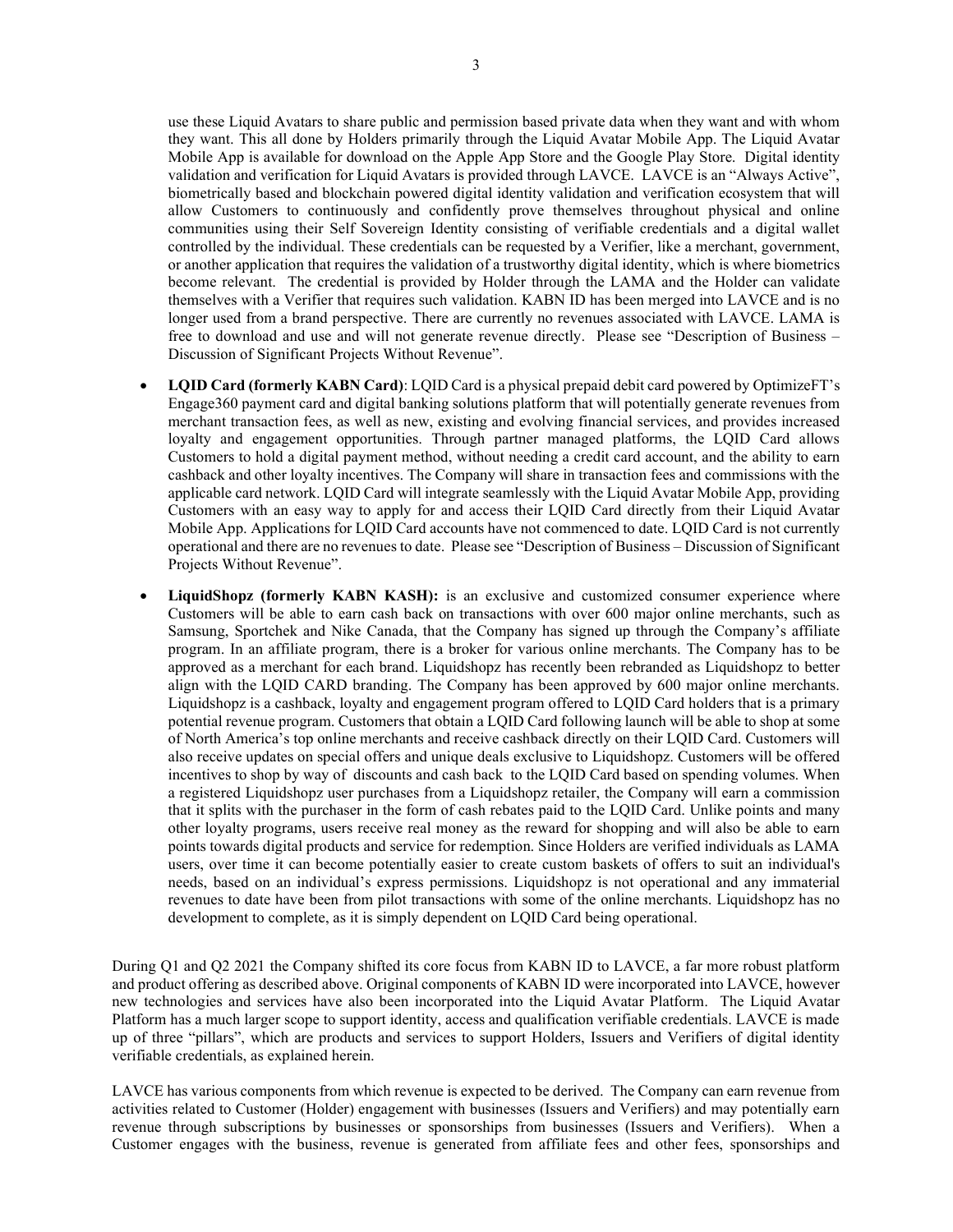commissions that are paid by the business to the Company when a Customer, on a permission basis, engages with the business (Issuer or Verifier) within the Liquid Avatar Mobile App. In the event a business uses a LAVCE service like age verification, they may pay for those services by way of sponsorship, cost per action or through a 3<sup>rd</sup> party sponsorship that covers the cost per action or subscription fee. When the LQID Card is used by a consumer, certain interchange and banking fee shares will be earned by the Company.

To have access to LAVCE, Verifiers and Issuers will have to be authenticated and will subscribe to a monthly SaaS plan for a monthly fee, which fee may be supplemented with usage charges, such as pay per use. Monthly fees may be offset or supplemented by fees from sponsors who have an interest in making sure that Holders meet the requirements of verification. LAVCE has currently not generated any revenues and is dependant on the combination of the adoption of Holders, Verifiers and Issuers being signed up and /or onboarded. There is therefore risk to the extent and timing of any revenues generated through LAVCE related to the rate at which Holders, Verifiers and Issuers are signed up and/or onboarded.

LAVCE and LAMA are expected to earn revenue from activities related to consumer engagement with businesses and may potentially earn revenue through subscriptions by businesses or sponsorships from businesses. When a consumer engages with a business within the LAMA. Potential revenue would be generated from affiliate fees and other fees, sponsorships and commissions that are paid to the Company by businesses when a consumer, on a permission basis, engages with the business. As mentioned above, when a retail partner sells products to a Holder, a potential portion of the sale is expected to be paid to the Company through its relationship with the vendor, affiliate program and / or sponsor. The precise arrangements will vary between retail partners and may be in the form of an affiliate fee – which is revenue sharing, or commission fee from a sale, if a Holder buys a product from a vendor associated with the LAMA program. The Company is anticipating revenue sharing of up to 20%. Sponsorships are an alternative source of revenue where, instead of paying a portion of the purchase price, a Vendor, organization or association may have an interest in one or more groups of Holders and may pay a fee to interact or support retailers on a permission-basis with the Holder. In the event a business uses a LAVCE-based services like age verification they may pay for those services by way of sponsorship, cost per action or through a  $3<sup>rd</sup>$  party sponsorship that covers the cost per action or subscription fee.

The Company's Digital Identity business line is not subject to any special regulatory or quasi-regulatory requirements for approvals, licences or permits.

The Company's license with KABN Gibraltar (the "KABN Gibraltar License") enables the Company to exclusively operate LQID Card and Liquidshopz and use the KABN ID software service (now incorporated into LAVCE) for the North American region (Canada and the United States of America). KABN Gibraltar licensed components of this intellectual property from Crypto KABN Holdings Inc. to enable one direct license between KABN Gibraltar and the Company. As at March 31, 2022, Crypto KABN Holdings Inc. held 8.82% and KABN Gibcan Inc. held 9.07%, respectively, of the outstanding Common Shares of the Company. KABN Gibraltar controls KABN Gibcan Inc. and is beneficially owned by the Company's CEO and President.

# NFT Agency

On March 9, 2021, the Company launched Oasis Digital Studios Limited ("Oasis"), an agency supporting artists and IP holders ("Talent"). Oasis is engaged Talent to provide management, creative services and work with producers of enhanced Non-Fungible Tokens ("NFTs"), avatars and related digital credentials on behalf of such Talent, Oasis deals exclusively with NFTs that are digital collectibles, and not with NFTs that could be securities. Oasis' services also include assistance with platform listing, management, and other creative, and avatar and digital icon services. Oasis is focused on NFT program management for Talent, and only had one of its own projects late in 2021 being Aftermath Islands, which is not an Agency relationship (see below). It is not the owner of the collectible being sold, which is owned by the Talent, and does not interact with purchasers of NFTs. NFT platforms will sell the NFTs and will take fees for their services. Oasis does not own or operate, and is not affiliated, with any NFT platforms. A portion of the proceeds of any sale are paid to Oasis by the artist as program management fees, with the artist receiving the balance of the proceeds once hard costs of the specific project are paid. Oasis manages payments to Talent for the sale of an NFT following deductions by an independent third party NFT platform. Oasis earns its revenue out of the proceeds of the sale of NFTs for its support and management of various NFT, avatar and other creative services to Talent. Oasis' mandate is to provide agency services only, it does not mint or activate NFTs.

The Oasis Digital Studios AR viewer app reveals hidden and bonus content distributed by Talent. This technology supports AR enabled Digital Collectibles, NFTs, fan event experiences, scavenger hunts and contests. This is a feature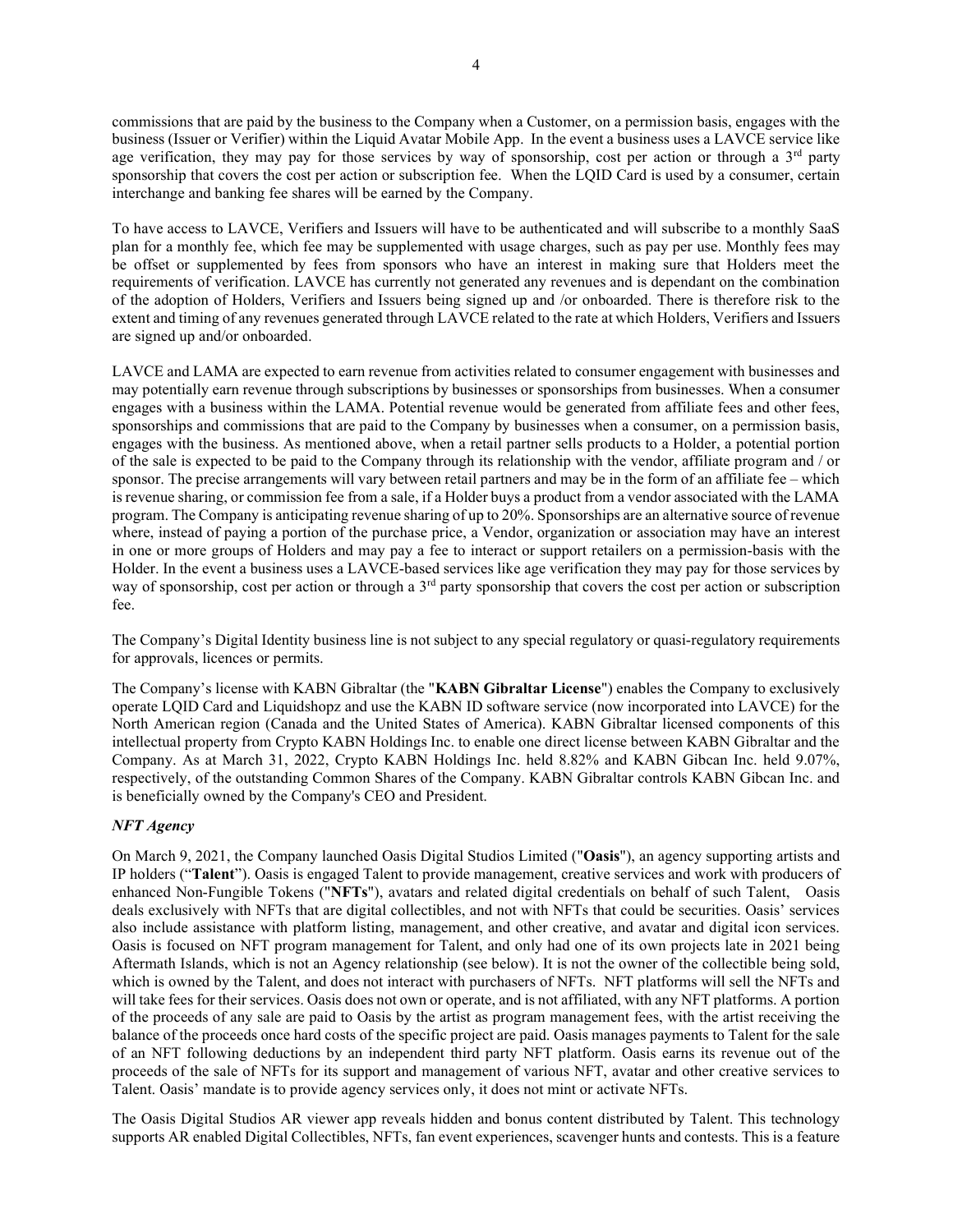that, on behalf of Oasis clients and other Company activities, is intended to help increase interest in the purchase from Talent of NFTs, and in other Oasis and promotional programs.

To date, Oasis has been engaged by 9 clients, including, but not limited to May Pang, Ron Campbell and the Outer Space Men, who have sold their NFTs across a number of NFT Platforms, including Wax and Sweet. \$90 in revenue was recognized from Agency fees for the quarter ended March 31, 2022 as only one residual agency fee was earned during the quarter. Oasis' NFT Agency operations are considered an operating business.

The Company's NFT Agency business line is not subject to any special regulatory or quasi-regulatory requirements for approvals, licences or permits.

## Mixed Reality

Aftermath Islands was originally a project managed by Oasis during 2021. Aftermath Islands Metaverse Barbados Limited commenced activities as of January 1, 2022, and the intellectual property of Aftermath Islands was transferred to it. Through Oasis, the Company holds 50% of the equity of Aftermath Islands Metaverse Barbados Limited and has effective control.

Aftermath Islands is a planned metaverse, which will ultimately provide online users with theme-based first-person, Augmented Reality (AR), Extended Reality (XR) and Virtual Reality (VR) experiences, quests, games, and integrated eCommerce activities, creating a virtual world supported by users and brands. While the sale of VL commenced in November 2021, to satisfy demand from users to acquire their initial holdings, full gameplay had not commenced. Additional items such as thematic dwellings, accessories, avatars, wearables, etc. designed for each island, community and estate and users are in the planning stage or under development, along with other interactive items, which will also ultimately be available for sale as NFTs. All NFTs are expected to be able to be transferred, at the discretion of the holder, using direct and / or  $3<sup>rd</sup>$  party, non-affiliated marketplaces, and private sale programs.

In Aftermath Islands' virtual world, users can buy, develop, trade, and sell Virtual Land (VL) and items like buildings, crafted items, transport, and other items all through collectible NFTs that represents the ownership of virtual and other items. Each plot or parcel of VL is unique and owners are expected to have the opportunity to choose what content they want to publish on their VL based on future published guidelines. This can range from simple scenery and structures to an interactive game, store, warehouse, dwelling, facility, or destination. Users can purchase VL as well as all other goods and services in Aftermath Islands with CREDITS, the current code name for in-game currency, fiat and other authorized currencies, coins, and tokens. Aftermath Islands will "charge" users for certain services and ingame utility programs, including but not limited to professions creation and leveling, access to events and activities and other goods and services that can potentially enhance their in-game experiences.

All Aftermath Islands' players will also have access to create a Liquid Avatar account allowing them to manage their digital identity and certain 'cross-over' assets and activities connecting their in-game activities to their real-world activities and engagement. Potential opportunities include managing avatars including MetaHero Project (TM) customizable and personalized avatars, items, integrated AR events and programs, and purchasing conventional items like sneakers or trainers through Liquidshopz and receiving exclusive bonuses, like matching digital assets for use in Aftermath Islands.

Aftermath Islands will publish updated white papers and technical reviews and form a governing council that will create fair play rules prior to commercial launch. Additional themes, new communities, and estates will open from time to time following launch, allowing players to own Virtual Land across a wide range of islands. For entertainment, financial, game, product, and other brands, select island environments will allow commercial operations and ownership, providing enterprises with the tools to create and support economic opportunities.

The Company has completed an initial sample of potential test activities designed for Meta's (formerly Facebook) Oculus system using the Quest 2 VR headset and hand controllers as a showcase of potential capabilities, which is being extended to include other test activities like mountain climbing, western gun fights, light sword dueling, survival training. The Company is currently working to complete several additional initial pilots of virtual and interactive platforms and technologies, separate and apart from the Meta Quest platform, as it assesses a range of initiatives for its first launch program expected by mid-2022. This is based on the Company's best estimate of how long the remaining development will take to complete given current financial resources. Anticipated completion dates could be delayed if the Company's estimates of the remaining work and time to complete such word are incorrect.

Other initial launch programs include virtual escape rooms, with award winning, real world and virtual escape room creator Hourglass Escapes LLC and The Lost Kingdom of T'Sara, the upcoming P2E (play to earn) game which will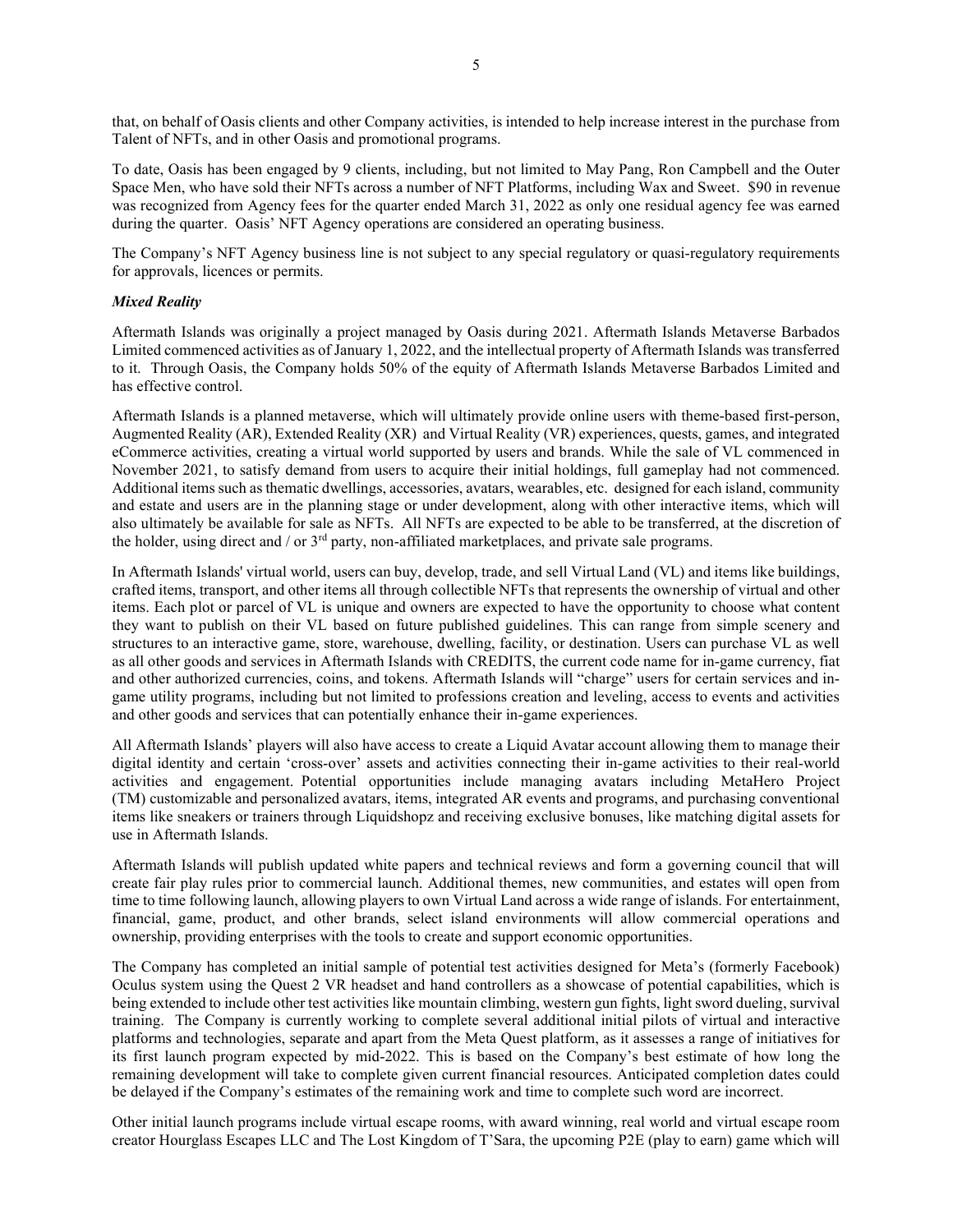allow users to gather resources and Credits for Aftermath Islands, at no cost, for use in-game to purchase VL and / or other items and services. Both these programs are currently in development for an expected Q2 beta launch. The Company will use third parties for a portion of these development efforts. As part of its Metaverse program, Aftermath Islands is developing the Aftermath Islands Explorers League, creating a virtual location for Aftermath Island virtual landowners and account holders to start their journey in Aftermath Islands, getting acquainted with new products, features and services and create their avatars. Users will be able to hone skills, share experiences, visit a virtual café and stores, engage with other users, participate in a variety of activities and transport to their favorite islands all from the Explorers League. The Company will use third parties for a portion of these development efforts.

Aftermath Islands generated sales from VL starting from November of 2021. Total sales cumulatively to March 31, 2022 were \$1,674,919 which the Company has recorded as deferred revenue in the interim condensed consolidated financial statements for the three month period ended March 31, 2022. In the future, when revenue recognition criteria have been met, revenues are expected to be generated from the sale of VL, the sale of in game collectibles as described above, and potentially the sale of gameplay utility tokens. The facilitation and settlement, including the minting of any NFTs is handled by third party service providers. Aftermath Islands does not currently handle any cryptocurrency and receives payment in fiat currency only.

Within Aftermath Islands, customers can buy, develop and trade VL and items such as buildings and crafted items, all through NFTs that represent the ownership of digitally created items. The Company's identified performance obligation is to provide NFTs representing ownership of virtual items to the customers. The Company has no further obligation once the NFTs are delivered to the customers' wallets. Payments from customers are non-refundable and relate to non-cancellable contracts for a fixed price that specify the Company's obligations. The Company's performance obligation is satisfied at the point in time when the NFTs are transferred to the customers' wallets through its third party service provider, Masscult.

Potential opportunities include managing avatars including MetaHero Project, customizable and personalized avatars, integrated Augmented Reality (AR) and Extended Reality (XR) events and programs and purchasing conventional items like sneakers or trainers through Liquidshopz and receiving exclusive bonuses, like matching digital items for use in Aftermath Islands. This latter example may be facilitated through the LAMA and LAVCE programs similar to those described earlier in this MD&A. The precise approach to fees for these opportunities still need to be considered by management.

The Company's Mixed Reality business line is not subject to any special regulatory or quasi-regulatory requirements for approvals, licences or permits.

## Discussion of Significant Projects Without Revenue

The Liquid Avatar Mobile App, the LQID Card and LAVCE are significant projects of the Company that have not yet generated any appreciable revenues to date. The Company is developing proprietary technology and services in respect of these projects and as such the Company considers many factors related to these projects to be trade secrets and is reserving certain details as confidential until and unless otherwise disclosed publicly at various junctures of market readiness likely in conjunction with commercial release.

Information is set out below in tabular form to outline the status of these projects, their estimated stages of completion and approximate costs to date since the beginning of Q1 2021 (when cost estimation by project component began), approximate costs for the current quarter, as well as estimates of costs for the coming periods or to completion.

# Liquid Avatar Mobile App

The Liquid Avatar Mobile App is a component of the overall LAVCE. While the Liquid Avatar Mobile App is available for download on the Apple App Store and the Google Play Store, it is in the planning and development stage and is pre-revenue. LAMA is expected to be complete by June 30, 2022. With respect to project activities that support Holders and initiatives related to digital wallets for various verifiable credentials, the Company launched Phases  $1 \&$ 2 of the Liquid Avatar Mobile App in Q1 of 2021, and during Q2 2021 rolled out Phases 3 & 4. The first two phases included creating functionality so users will have the ability to create multiple Liquid Avatars and manage different facets of their personalities (personas). There were also multiple language capabilities, with several languages built into the functionality which provides greater potential reach to connect further social media and data sources to their Liquid Avatar personas. The next two phases included the pilot and further enhancements for the preliminary Liquid Avatar Mobile App, which included software development key connections for augmented reality applications, which could have relevance for retail chains that could ultimately use this technology to help expand their reach to customers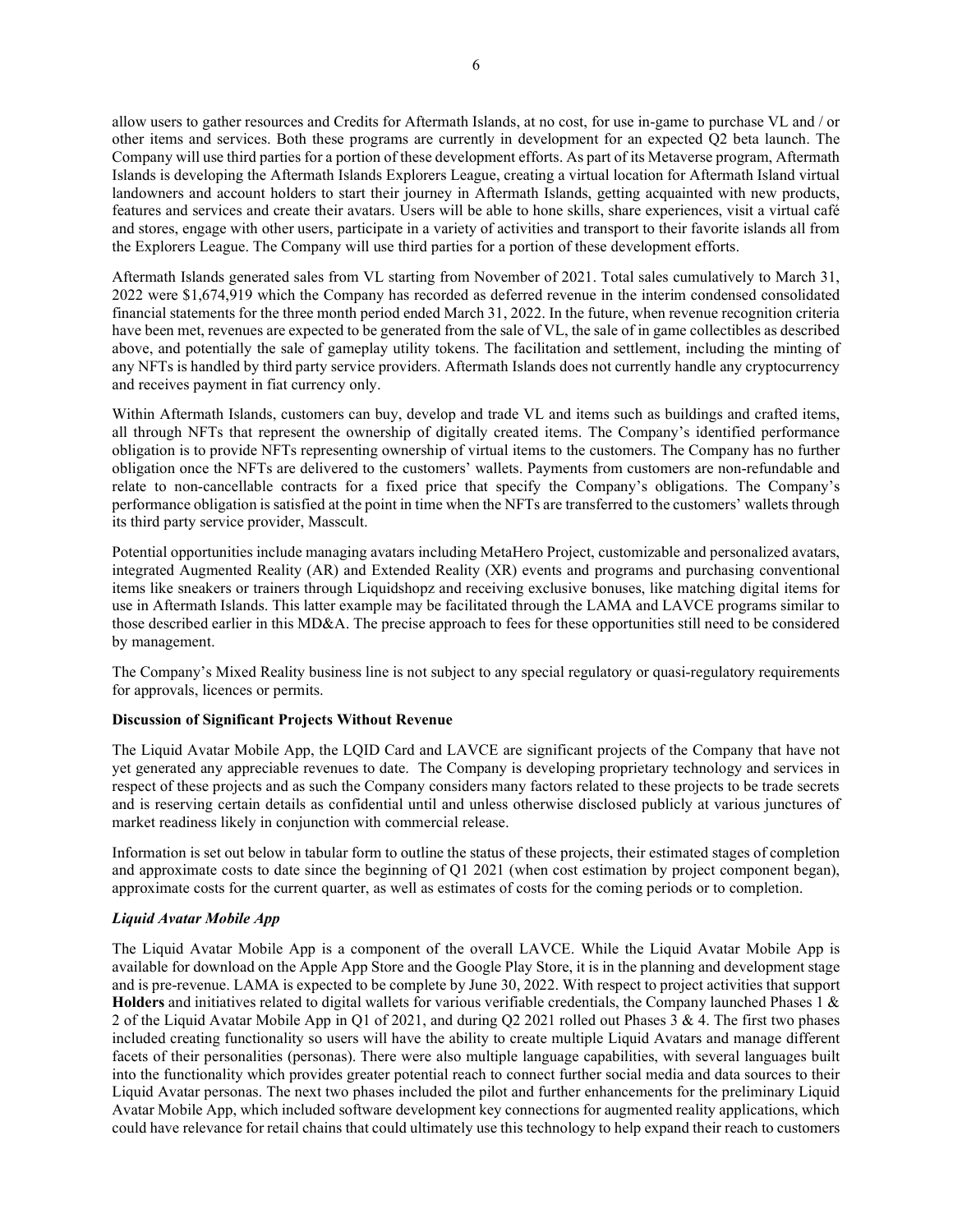who are using the Liquid Avatar Mobile App. The project has the basis for full commercial rollout, providing consumers with the ability to use a personal digital wallet to hold different types of verifiable identity credentials. These can be digitally verified for authenticity and accuracy without the owner having to divulge personally identifying information (PII) to the person or business that is doing the verification. Currently, LAMA can associate a biometric with verified devices, create a "test" Smart Age credential, a KYC credential and a test derivative health verification credential. Additionally, LAMA can issue credentials, based on integration for a particular vendor for age verification, jurisdiction verification and account verification.

Based on ongoing user feedback during the pilot programs, the Company has updated and continues to update various components of the Liquid Avatar Mobile App and is continuing to work to add new or improved features, which the Company released during Q3 and Q4 of 2021. The Company released such features in line with planned rollouts during these quarters, including revamped login, user experience and shareability, selectivity of PII for sharing a credential, and enhanced management of the credentials wallet. There are currently 7 verifiable credentials enabled: Verified Email, Verified Phone Number, Driver's License, Passport, National ID, Vaccination Credential, PCR test result, and a travel clearance credential that was successfully piloted in Aruba based on its Happy Traveler credential.

The Company was one of 14 entities that participated during Q4 2021 in a Linux Foundation supported Cardea interoperability event for verifiable credentials. The Liquid Avatar Platform proved its ability to Issue, Verify and Hold credentials from all participants and providers that met the open-source standard. This technical capability means the Company's LAMA will have the ability to integrate with a wide range of technical platforms, which ultimately will expand revenue and market potential. It was critical to have a robust independent testing environment to demonstrate the current capabilities for LAMA. The Company continued to support different ID and privacy standards and added agent servers in the US and Canada. It also improved the Company's server monitoring capabilities, which is important to the Company's future ability to be able to have a variety of credential options and to scale and deliver an appropriate product. Overall, the Company currently has a minimum viable product, which means all core functionality will be complete, but not fully optimized. Development at that time will be limited to final technical functionality, final features and infrastructure fine-tuning, prior to the finalization date for commercial launch. Commercial launch is expected by June 30, 2022

|                                                                   | Q1 2022 (and Cumulatively to March 31, 2022)                                                                                                                                                                                                                                                                                                                                                                                                             |  |  |  |  |
|-------------------------------------------------------------------|----------------------------------------------------------------------------------------------------------------------------------------------------------------------------------------------------------------------------------------------------------------------------------------------------------------------------------------------------------------------------------------------------------------------------------------------------------|--|--|--|--|
| Status of the project relative to plan                            | Continuation of updates made to the Liquid Avatar Mobile App as<br>per plan and test user feedback. Test usage of the Liquid Avatar<br>Mobile App in various pilot activities including travel credentials.<br>Working demos of the App were continued during the 1st quarter for<br>use with various stakeholders. The Liquid Avatar Mobile App has<br>the ability to deal with 7 (seven) separate verifiable credential types,<br>as enumerated above. |  |  |  |  |
|                                                                   | There are only final development steps remaining as a minimum<br>viable product already exists, but further technical robustness and<br>readiness is needed prior to commercial launch.                                                                                                                                                                                                                                                                  |  |  |  |  |
| Approximate expenditures made on the project during<br>the period | \$199,678 ( $1st$ Quarter) and \$918,696 (cumulative to March 31,<br>2022).                                                                                                                                                                                                                                                                                                                                                                              |  |  |  |  |
| Anticipated timing and costs to take the project to<br>completion | Full build-out anticipated by June 2022, with remaining costs<br>estimated at a minimum of \$150,000 in Q2 2022.<br>(inclusive of LQID Card costs as below)                                                                                                                                                                                                                                                                                              |  |  |  |  |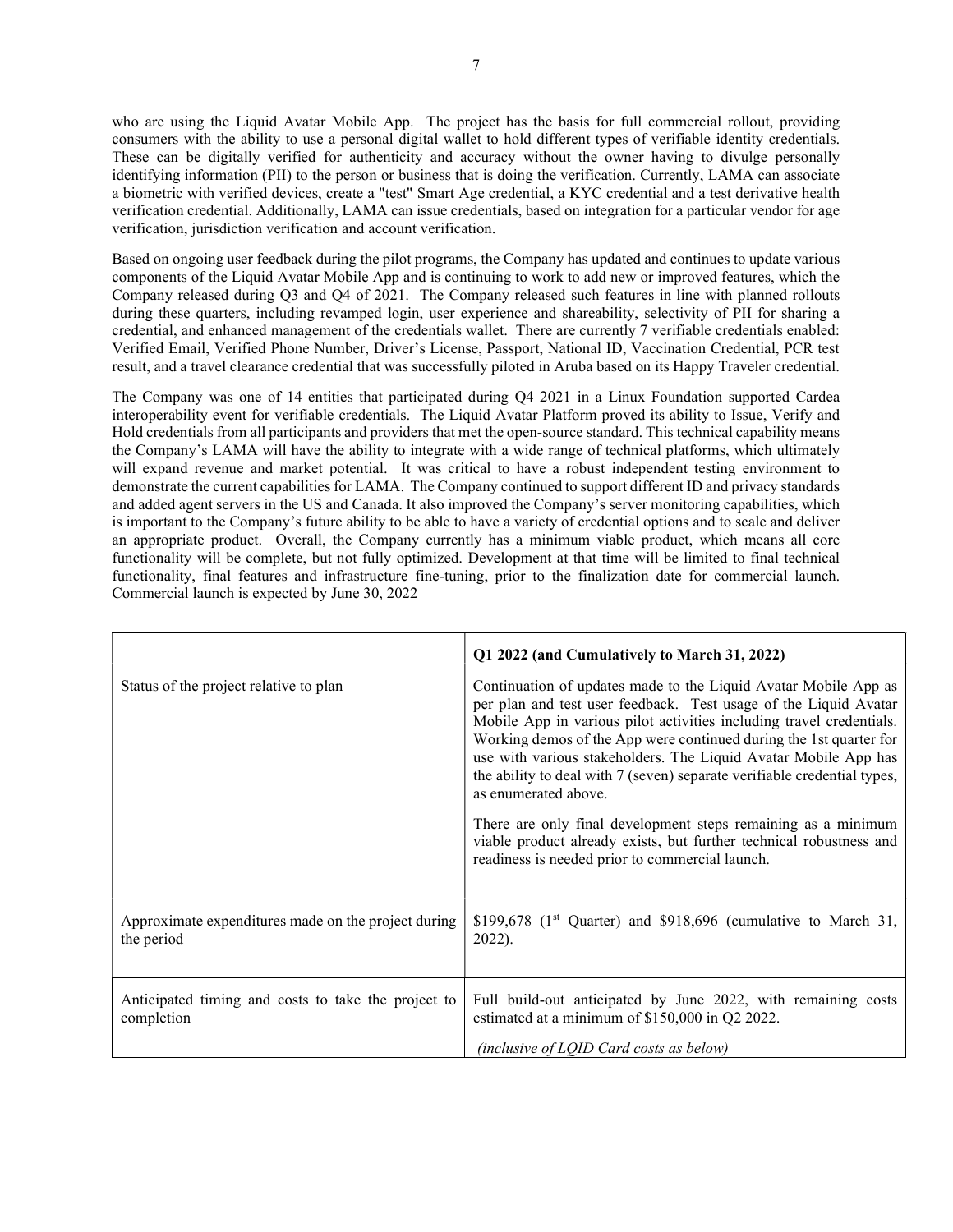# LQID Card

With respect to the LQID Card project, the Company has experienced delays in having a fully live platform in Canada to onboard card holders and is, therefore, focused on US expansion. During the  $4<sup>th</sup>$  quarter of 2021, the Company examined options to re-brand the KABN Card program for any potential geographical market to be better aligned with the Liquid Avatar brand and ecosystem. As a result, in 2022 the Company rebranded KABN Card to "LQID Card". In addition, the Company advanced its planning for geographic expansion of the LQID Card program to the US and other global jurisdictions. The Company has partnered with OptimizeFT, a US financial solutions program manager, for a US payment card program for Liquid Avatar Mobile App holders that will be branded as LQID Card and managed by OptimizeFT. This payment card program will also include offers and incentive engagement and loyalty from 3rd party businesses to encourage consumers to engage with those business. The Company would earn fees from those engagements by way of affiliate fees and commissions. While the Company did an initial pilot launch, as announced on March 22, 2022, the Company expects to have final arrangements in place in time for the commercial launch of the LQID Card in the US by June 30, 2022.

|                                                                   | Q1 2021 (and Cumulative to March 31, 2022)                                                                                                                                                                                                                                                     |  |  |  |  |
|-------------------------------------------------------------------|------------------------------------------------------------------------------------------------------------------------------------------------------------------------------------------------------------------------------------------------------------------------------------------------|--|--|--|--|
| Status of the project relative to plan                            | The LQID Card initiative in Canada experienced delays in readiness<br>to onboard users and concluding end to end testing and assessed re-<br>branding of the program. The Company elected to move to a US<br>launch as its first revenue opportunity and has deferred its launch in<br>Canada. |  |  |  |  |
|                                                                   | Significant progress made for US expansion by announcement of US<br>card solutions provider for a US prepaid card program integrated<br>with the Liquid Avatar Mobile App.                                                                                                                     |  |  |  |  |
|                                                                   | It is anticipated that rollout with LQID Card holder applications in<br>the United States will commence by the end Q2 of 2022, (June 30,<br>2022). Revenues will be driven by the number of Holders that<br>acquire the LQID Card and their volume of purchases using the card.                |  |  |  |  |
| Approximate expenditures made on the project during<br>the period | Incremental system costs for US expansion began in the quarter and<br>are included as projections in the above Liquid Avatar Mobile App<br>costs.                                                                                                                                              |  |  |  |  |
| Anticipated timing and costs to take the project to<br>completion | US expansion of the LQID Card program will incur incremental<br>costs which are also incorporated into the Liquid Avatar Mobile App<br>costs estimated above.                                                                                                                                  |  |  |  |  |

# LAVCE

# Issuers Project:

With respect to LAVCE project activities that support **Issuers**, the Company has continued to develop its strategy to create products and services supporting those organizations that will issue and manage verifiable credentials. The LAVCE platform successfully participated in a pilot for the government of Aruba to use the Liquid Avatar Platform to support travel to Aruba to meet health requirement for embarkation and to support access to restaurants, using unique verifiable credentials. The Company continues to build out its SDK strategy (whereby other entities can utilize a software development kit ("SDK") to embed the Company's ID wallet in their own App), toward enterprise revenue by enabling API support for enterprise agents providing the ability for partners to issue unique verifiable credentials, which drives this revenue arm of the LAVCE. The Company does not currently have any signed binding agreements with Issuers. Based on trial results and discussions with potential Issuers, the Company expects there will be market acceptance. A minimum viable product is currently in place that permits all the basic functionalities to be operational. Completion requires substantive testing, client and consumer feedback.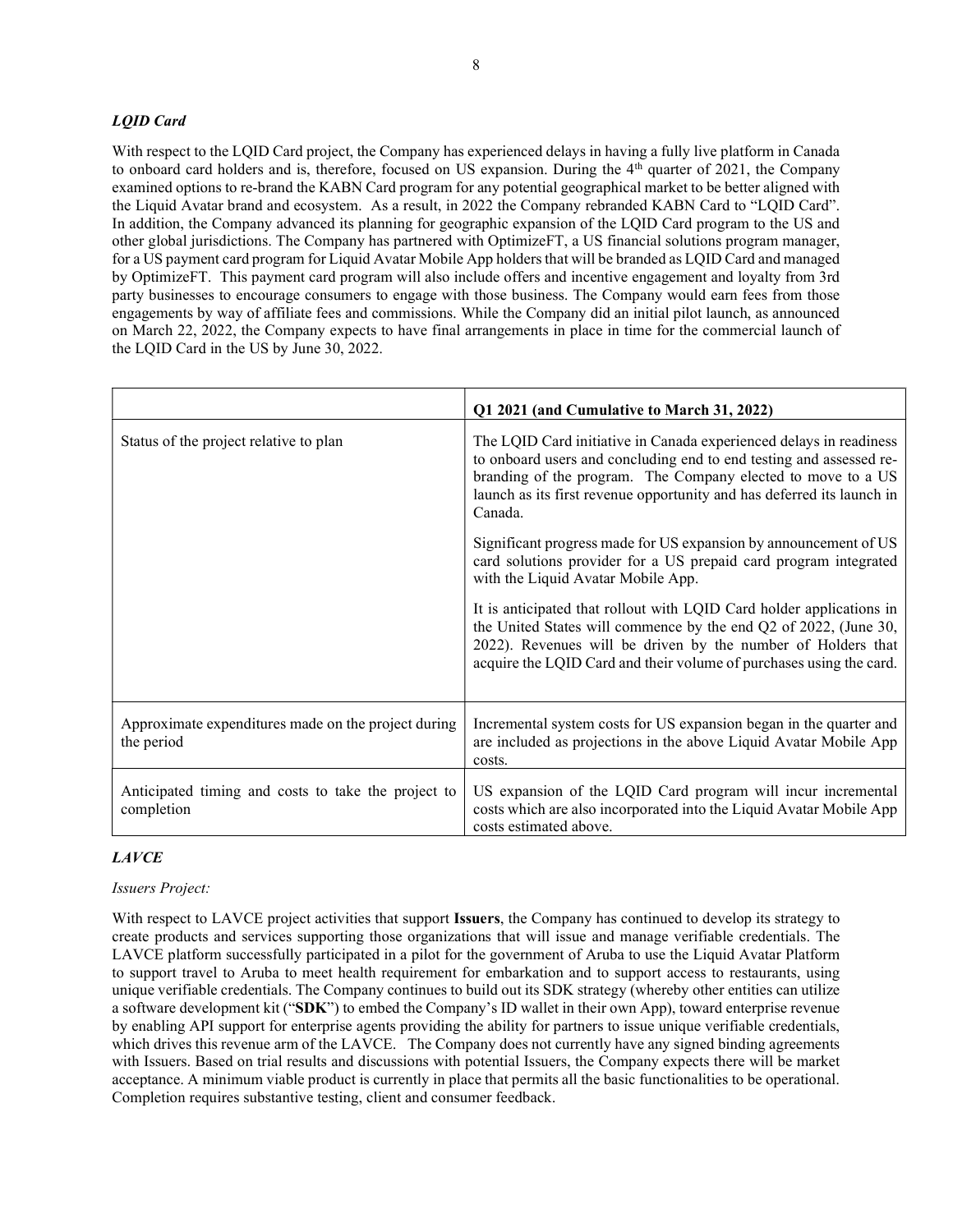|                                                                   | Q1 2021 (and Cumulative to March 31, 2022)                                                                                                                                                                                                                                                                                                                                                               |  |  |  |  |  |
|-------------------------------------------------------------------|----------------------------------------------------------------------------------------------------------------------------------------------------------------------------------------------------------------------------------------------------------------------------------------------------------------------------------------------------------------------------------------------------------|--|--|--|--|--|
| Status of the project relative to plan                            | Previously conducted a successful pilot with a sovereign nation's<br>travel and tourism regulatory framework and powering of the "Aruba<br>Happy Traveller" credential; SDK revenue strategy continues to be<br>advanced.                                                                                                                                                                                |  |  |  |  |  |
|                                                                   | It is anticipated that the substantive completion of the build phase of<br>the project will be reached by the end of $Q2$ , 2022. Core functionality<br>and development is complete. A few minor development steps<br>remain to ensure connectivity of point of sale systems is complete. A<br>minimum viable product is already complete which means all the<br>core functionality is completely built. |  |  |  |  |  |
| Approximate expenditures made on the project during<br>the period | \$159,187 (1 <sup>st</sup> Quarter) and \$1,249,647 (cumulative to March 31,<br>2022).                                                                                                                                                                                                                                                                                                                   |  |  |  |  |  |
| Anticipated timing and costs to take the project to<br>completion | Costs estimated at a minimum of $$150,000$ in Q2, 2022 to complete<br>the project.                                                                                                                                                                                                                                                                                                                       |  |  |  |  |  |

# Verifiers Project:

With respect to LAVCE project activities that support Verifiers, the Company continues to develop its strategy to create product elements and services that will support those organizations that will be actively engaged in the validation of verifiable credentials that have been created by an Issuer, retained in a digital wallet and would be presented by a Holder, whether a client of a 3<sup>rd</sup> party Issuer or a Liquid Avatar Mobile App holder. During Q4 2021, the Company announced its proprietary solution, Passmate™, in partnership with US-based payments technology provider Dynamics Inc. This solution will utilize existing infrastructure network access via Point of Sale (POS), payment terminals and other network devices to streamline verifications and allow Verifiers efficient and secure validation of a credential presented by a Holder seeking to verify said Holder's identity, qualification, access, or any number of other credentials. In January 2022. the Company and its partner the Ontario Convenience Stores Association ("OCSA") announced the successful completion of their previously announced pilot, an end-to-end, live working test of the Smart Age program. The Smart Age program aims to provide digital age verification, supported with biometric authentication for age-restricted product sales. Also subsequent to the quarter, the Company, with the OCSA's support, was selecting a partner retailer to participate as the first adopter of the program. It is anticipated that this should be underway during the 2nd quarter of 2022. The Company does not currently have any other signed binding agreements with Verifiers. Based on the success of the OCSA pilot, the support of the OCSA (which represents over 8,000 stores) and ongoing discussions with other potential Verifiers, the Company believes there will be market acceptance of LAVCE for Verifiers.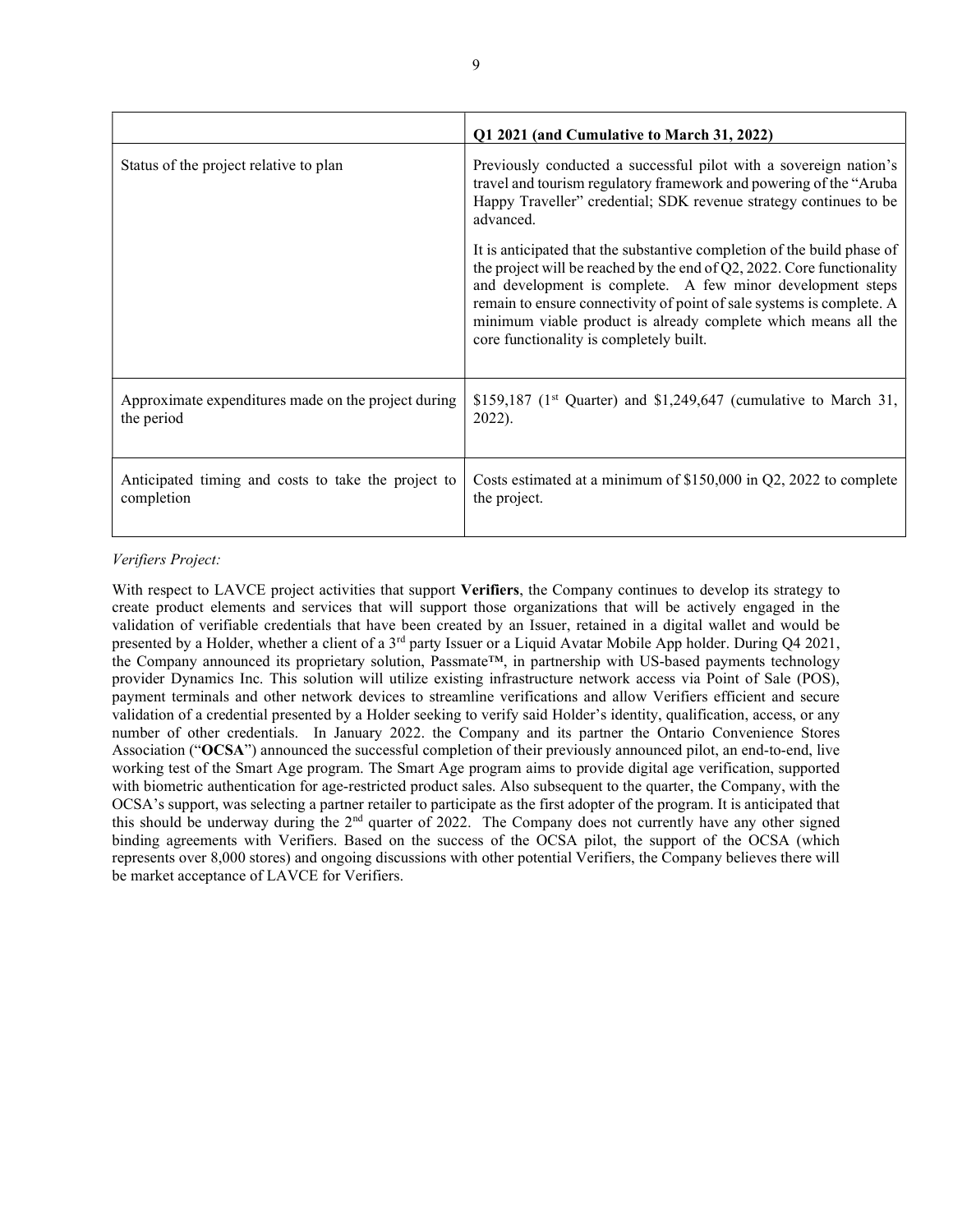|                                                                   | Q1 2021 (and Cumulative to March 31, 2022)                                                                                                                                                                                                                                                                                                                   |  |  |  |  |  |
|-------------------------------------------------------------------|--------------------------------------------------------------------------------------------------------------------------------------------------------------------------------------------------------------------------------------------------------------------------------------------------------------------------------------------------------------|--|--|--|--|--|
| Status of the project relative to plan                            | Proprietary solution Passmate $TM$ was announced in the quarter with<br>technology provider Dynamics Inc., to utilize existing point-of-sale<br>terminals in the validation of verifiable credentials of a Holder in<br>their Liquid Avatar Mobile App wallet.<br>With the pilot phase anticipated to be complete during Q2 2022, this                       |  |  |  |  |  |
|                                                                   | should enable the Company to be in a position to sign agreements<br>with Verifiers to provide revenue generating services to such<br>Verifiers. Core functionality and development is complete. A few<br>minor development steps remain to ensure connectivity of point of<br>sale systems is complete. This is expected to be complete by June<br>30, 2022. |  |  |  |  |  |
| Approximate expenditures made on the project during<br>the period | \$55,800 (1 <sup>st</sup> Quarter) and \$654,265 (cumulative to March 31, 2022).                                                                                                                                                                                                                                                                             |  |  |  |  |  |
| Anticipated timing and costs to take the project to<br>completion | Costs estimated at a minimum of \$50,000 in Q2 2022 to complete<br>the project.                                                                                                                                                                                                                                                                              |  |  |  |  |  |

# Discussion of Material Variances from Past Disclosures of Material Forward Looking Information

The Company has assessed various previous forward-looking information ("FLI") that was material and provides the updates where events and circumstances have caused actual results to differ materially from that disclosed in prior FLI. The Company has concluded that no material differences in actual results have occurred when compared to previously disclosed material FLI, and no events or circumstances have arisen that would cause actual results to differ from previously disclosed material FLI.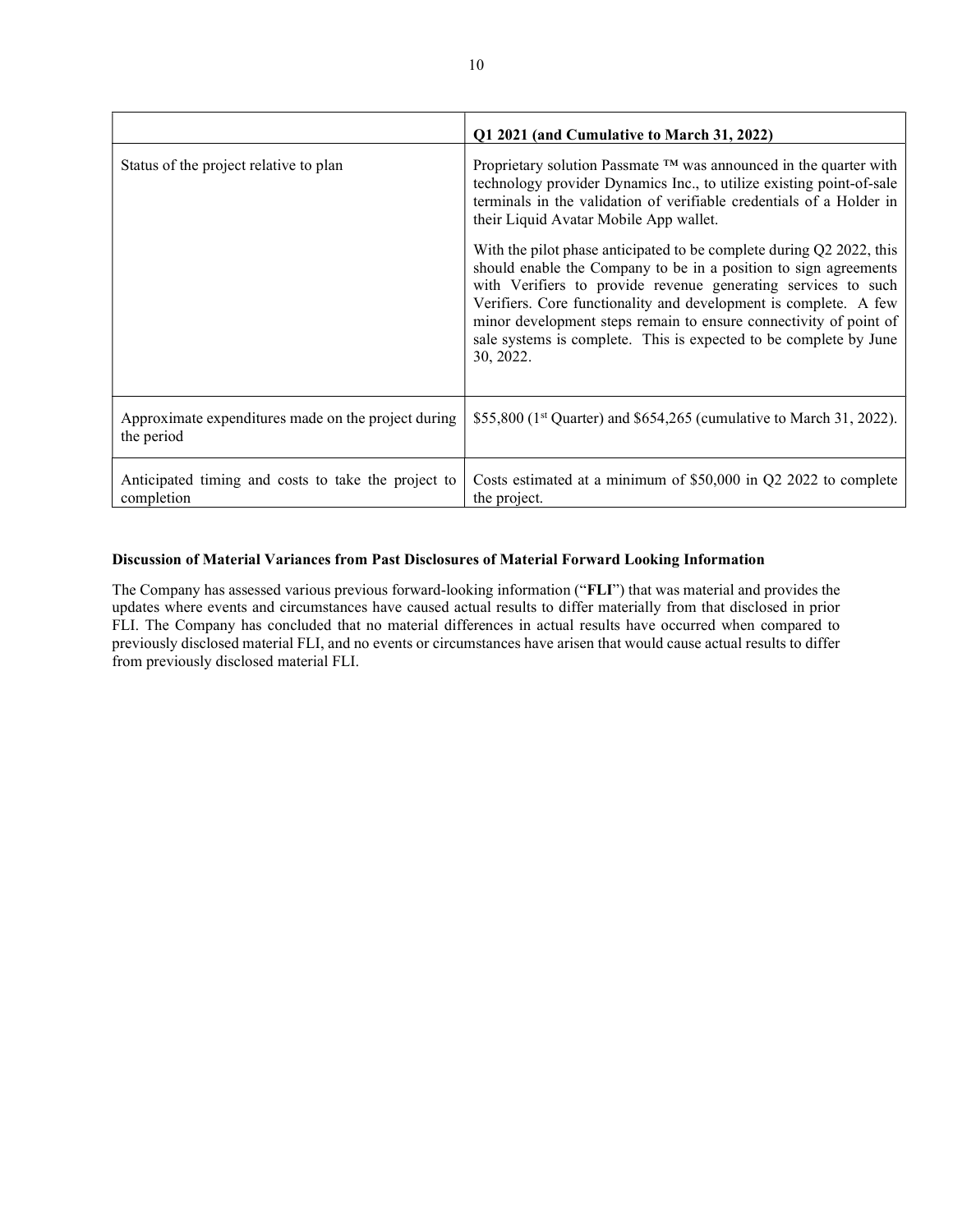# SUMMARY OF QUARTERLY RESULTS

|                                      | <b>Ouarter</b><br><b>Ended</b><br>March 31,<br>2022 | <b>Ouarter</b><br><b>Ended</b><br>December 31,<br>2021<br>D | <b>Ouarter</b><br><b>Ended</b><br><b>September</b><br>30, 2021 | <b>Ouarter</b><br><b>Ended</b><br><b>June 30,</b><br>2021 | <b>Ouarter</b><br>Ended<br>March 31,<br>2021 | <b>Ouarter</b><br><b>Ended</b><br>December 31,<br>2020 | <b>Ouarter</b><br><b>Ended</b><br>September 30,<br>2020 | Quarter<br><b>Ended</b><br><b>June 30,</b><br>2020 |
|--------------------------------------|-----------------------------------------------------|-------------------------------------------------------------|----------------------------------------------------------------|-----------------------------------------------------------|----------------------------------------------|--------------------------------------------------------|---------------------------------------------------------|----------------------------------------------------|
| Revenue                              | 104                                                 | 121                                                         | 5,072                                                          | 10,625                                                    | 108                                          | Nil                                                    | Nil                                                     | Nil                                                |
| Net loss                             | (2,513,410)                                         | (3,469,181)                                                 | (2,396,201)                                                    | (2,763,699)                                               | (2,734,851)                                  | (1,963,099)                                            | (1, 139, 708)                                           | (2,111,282)                                        |
| Loss per share,<br>basic and diluted | (0.018)                                             | (0.025)                                                     | (0.020)                                                        | (0.026)                                                   | (0.027)                                      | (0.028)                                                | (0.017)                                                 | (0.04)                                             |

The following is a summary of the Company's financial results for the eight most recently completed quarters.

Net losses have increased more significantly in 2021 to date from prior quarters in 2020 due to the Company's increased product development activities and the costs to prepare for commercial activities in LAVCE and related projects. Oasis commenced in March 2021 and Aftermath business commenced in Q4 of 2021.

# OVERALL PERFORMANCE (for the quarter ended March 31, 2022)

The Company had a net loss of \$2,513,410 for the quarter ended March 31, 2022 compared to a net loss of \$2,734,851 for the quarter ended March 31, 2021. Stock based compensation of \$1,024,024 in the quarter ended March 31, 2021 resulted in the quarters having comparable net loss amounts despite increased operational activity from subsidiaries in the current period. The Company incurred costs related to Oasis and Aftermath Islands during the quarter ended March 31, 2022 that in the comparative period were very limited in Oasis and for Aftermath didn't exist at all.

The Company overall had similar operating expenses in the quarter ended March 31, 2022 as compared to the comparative period, with the largest exceptions noted above. The Company had comparable marketing and communications, product development and management and staff costs between the current and comparative quarters.

# RESULTS OF OPERATIONS (for the quarter ended March 31, 2022)

\$104 in revenue was recognized by the Company for test pilot revenue for Digital Identity and a small residual agency fee for Oasis. Revenues from Aftermath Islands is expected to form the majority of the Company's revenue for the coming year as \$1,674,919 in virtual island sales are currently recorded as deferred revenue in the financial statements. Oasis may contribute some revenue through expected NFT programs. \$109 in revenue was recognized in the quarter ended March 31, 2021.

The Company incurred marketing and communications expenses of \$438,725 for the quarter ended March 31, 2022. The Company continues to engage in certain market awareness and general marketing and communications campaigns. The Company initiated a few arrangements, two main vendors make up the majority of these. One was a renewal of a previously engaged vendor and another a new engagement of a vendor for public relations work. The first was a prepaid arrangement, amortized over a year and the second is incurred on a monthly basis for a six month period. Approximately \$132,000 was expensed for these two vendors during the quarter ended March 31, 2022. \$77,516 was recognized as an expense during the quarter from prepaid items initiated in 2021 and \$164,010 will be recognized from prepaid arrangements initiated in 2021 and Q1 of 2022 as expenses in future quarters. The remaining marketing and communications expenses are consistent with recent quarters. Aftermath Islands incurred marketing and communications expenses of \$57,396 during the quarter ended March 31, 2022 that did not exist in the comparative period. Marketing and communications expenses incurred during the quarter ended March 31, 2021 were \$498,624 and relate mostly to the amortization of closing of agreements around the time of the completion of the RTO Transaction, with some occurring in the 4th quarter. These expenses were designed to assist in activities for market awareness, business development and multiple communication strategies.

During the quarter ended March 31, 2022, the Company incurred \$439,116 for product development expenses. Product development expenses includes complex technical development expenses related to core technical development using software engineering and related infrastructure coding, and less technical product costs including developing product features, benefits, their applications, and any program fees. \$105,000 of product development category of costs were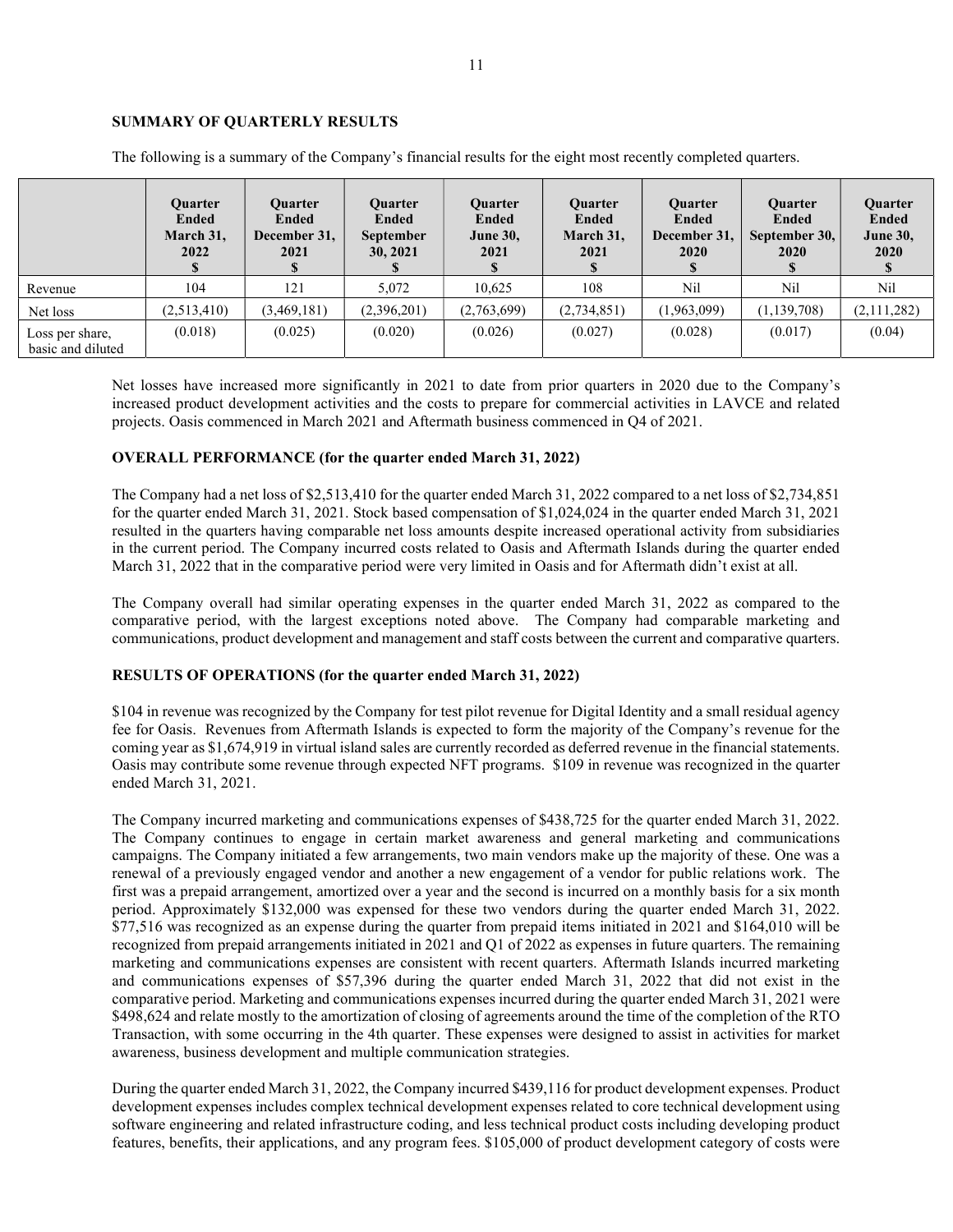for services provided by KABN Gibraltar which are less technical in nature. \$334,116 in costs were incurred through direct vendors to the Company between these two categories of product development costs. Of the direct vendors the vast majority was incurred on core technical development and \$72,471 related to Aftermath Islands, which did not exist in the comparative period. During the quarter ended March 31, 2021, \$437,154 was incurred in product development. \$112,975 of the costs were incurred through KABN Gibraltar, with \$324,179 through direct vendors to the Company. The Company started to increase its product development activities post December 2020 financing and had continued to ramp up its product development activities throughout 2021. As the Company nearing completion of its pre-revenue projects related to the Digital Identity line of business, product development costs have decreased in this area compared to recent quarters.

During the quarter ended March 31, 2022, the Company incurred \$466,165 of expenses related to management and staff. The Company had entered into employment agreements with most of its executives and staff as of January 1, 2021 who were previously paid on a limited basis as consultants in 2020 (post-RTO Transaction). Included in this category are fees to KABN Gibraltar of \$90,000 representing management and staff paid through KABN Gibraltar that remain as consultants. \$404,201 in management and staff costs were incurred for the quarter ended March 31, 2021 which includes \$90,000 for consultants paid through KABN Gibraltar. The employment agreements as of January 1, 2021 included lower salary rates from January 1, 2021 through June 30, 2021 with increased salary rates from July 1, 2021 and onward. This is the primary driver of the increase in management and staff costs in the current quarter over the comparative quarter.

The Company incurred legal fees and audit fees of \$67,815 during the quarter ended March 31, 2022. These expenses relate to ongoing services to support public company compliance, as well as other operational matters in the normal course. \$85,212 in legal and audit fees were incurred during the quarter ended March 31, 2021 for the same type of services. While there can be some period to period fluctuations, legal and audit fees have been overall consistent across the last several quarters.

The Company incurred consulting fees of \$569,196 during the quarter ended March 31, 2022. The Company has engaged consultants to perform various functions for the Company including those for Oasis and Aftermath Islands which didn't exist or were very limited in the comparative quarter. Oasis incurred consulting expenses of \$112,849 and Aftermath incurred \$188,849 in consulting expenses. There are no employment agreements in either Oasis or Aftermath and all functions are fulfilled through consulting agreements. \$111,088 of the expense for the quarter relates to prepaid arrangements that are being amortized in the current quarter. \$104,605 will be amortized to consulting expense in future quarters from existing arrangements. During the quarter ended March 31, 2021, \$81,758 was incurred for consulting work. The overall activity level of the Company has increased across the board and no additional employees were added other than one staff member that was not employed as of the comparative quarter and one executive had left that was employed in the comparative quarter and work efforts replaced with various consultants. Most consulting arrangements would not be ones that would be eligible for full time employment, however where applicable it provides more flexibility and efficiency for the Company to engage consultants rather than expand its employee headcount which also reduces exposure to termination obligations should they arise.

The Company incurred \$285,568 for general and administrative expenses during the quarter ended March 31, 2022. During the quarter ended March 31, 2021, \$73,049 was incurred for general and administrative expenses. The Company has increased in business with Aftermath Islands and Oasis carrying costs that were either not incurred or minimally incurred in the comparative period. There can be fluctuations in the general and administration account as one time items may be included from time to time whereas there should be more predictability in consulting expenses.

The Company incurred \$98,706 for web and infrastructure during the quarter ended March 31, 2022. During the quarter ended March 31, 2021 \$37,837 was incurred for web and infrastructure. In the comparative period, the technology infrastructure was not as developed as it is now, and the Company was smaller and did not have Aftermath Islands or Oasis which is the overall cause for the increased expense level.

The Company incurred \$67,255 in amortization during the quarter ended March 31, 2022 and 2021 related to intangible assets derived from the KABN Gibraltar License. The Company records amortization on a straight-line basis and therefore the expense is the same each quarter as expected.

During the quarter ended March 31, 2022, the Company recognized \$49,815 in stock-based compensation expense. This expense was recognized in relation to stock options granted in February 2021 that were based on a graded vesting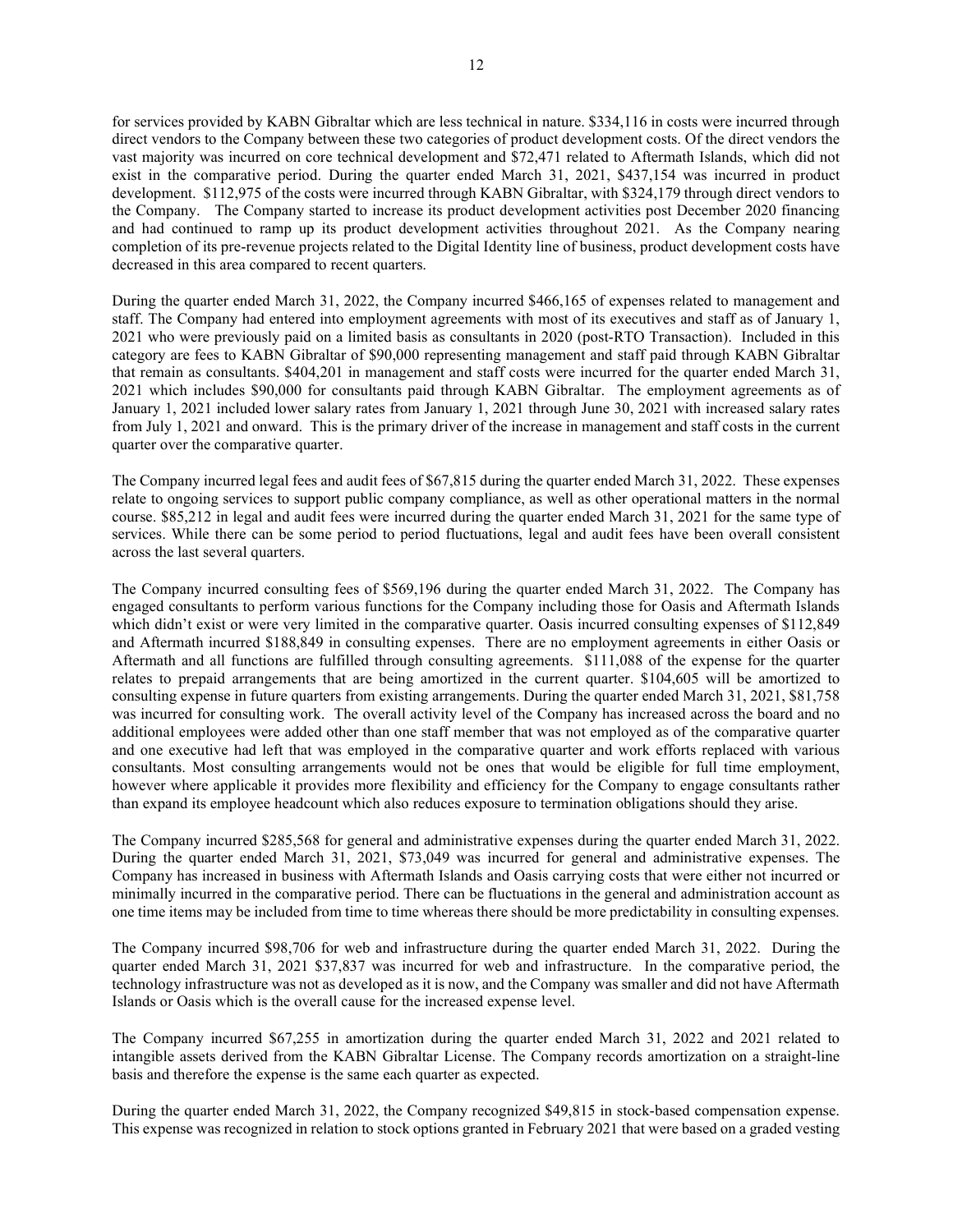schedule and there will be no further expense recognized for this stock option grant beyond Q1 2022. During the quarter ended March 31, 2021, \$1,024,024 of stock-based compensation was recognized. \$32,419 of stock-based compensation was recognized on a graded vesting schedule in conjunction with a grant of stock options that occurred on June 1, 2020. \$310,800 of stock-based compensation was recognized in connection with grants of stock options on February 15, 2021 that carry immediate vesting terms. \$680,805 of stock-based compensation was recognized in connection with grants of stock options on February 15, 2021 that are recorded based on a graded vesting schedule. Stock-based compensation is recognized as an operating expense with a corresponding amount recognized in contributed surplus and is valued using the Black-Scholes option pricing model. The expense level is highly dependent on the terms, inputs and timing of stock options granted in each period, which drives the amount recorded and can often cause significant variability. The Company issued a stock option grant in the quarter ended March 31, 2021 and did not issue any stock options during the quarter ended March 31, 2022 which is the main cause of the decreased stock based compensation expense.

Foreign exchange loss of \$1,847 incurred during the quarter ended March 31, 2022 and foreign exchange loss of \$7,600 during the quarter ended March 31, 2021 is related to the exchange fluctuation between the Canadian dollar and the United States dollar on US denominated receivables and payables. The change is immaterial and reflects the limited foreign exchange risk the Company currently has.

## LIQUIDITY AND CAPITAL RESOURCES

During the quarter ended March 31, 2022, the Company incurred a net loss of \$2,513,410 and had a deficit of \$20,129,966. The Company held cash of \$104,991 and had working capital deficiency of \$2,729,379 as of March 31, 2022. The Company is an early-stage entity with limited revenue, while incurring costs to advance its critical marketing, business development and product development programs. The Company does not currently generate sufficient cash from operations and is reliant on external financing to fund its operations. As the Company completes additional financings and commercially launches certain programs, working capital and operational cash flow are expected to improve, but the Company will continue to have a negative operational cash flow until that time, may continue to have a working capital deficiency during the next twelve months. Such deficiency will require that the Company raise external financing, which financing cannot be assured.

The Company incurred costs of \$42,069 from financing activities during the quarter ended March 31, 2022. \$75,000 was provided from option exercises and \$117,069 was incurred for repayments of principal and interest on the outstanding short term loan.

On November 18, 2021 the Company received a short-term loan of \$500,000 for a three-month term, carrying interest of 12% and a 2% arrangement fee. There was no equity component for this loan. The Company has repaid \$100,000 in principal, the \$10,000 arrangement fee and accrued interest up to February 25, 2022. \$400,000 in principal and \$5,030 in interest remains outstanding as of March 31, 2022. There are no contractual penalties for default, and the debt is unsecured. The Company will repay the remainder of the debt and accrued interest as soon as it is able to.

As of the date of this MD&A there are approximately 70.3 million warrants, broker compensation options and stock options that are exercisable at prices between \$0.15 and \$0.345 per share for potential proceeds of up to approximately \$13.6 million.

While financings that closed during 2021 have and will assist in the Company meeting its cash requirements for the pre-revenue projects as described above, the Company's future capital requirements will depend upon many factors. At present the Company uses approximately \$500,000 of cash per month, which amount is expected to remain consistent for the near term. The Company does not have any commitments for capital expenditures by way of contract or obligation. The Company's estimate of the funds required to complete the pre-revenue projects is described above totaling \$350,000, which is targeted to be spent by June 30, 2022. Without substantial revenue from operations and positive cash flow from operations, the Company will require additional capital during the second quarter of 2022, potentially as debt and/or the additional sale of equity securities for cash required to meet its project plans, expand its operations, and to fund the administration of the Company. The Company will prioritize expenses that will enable its pre-revenue projects to continue, while deferring certain management and staff salaries, short term debt obligations and accounts payable to the extent possible. The only past due obligations as of the date of this MD&A are short term debt and certain accounts payable greater than 30 days, which can often be extended in the normal course of business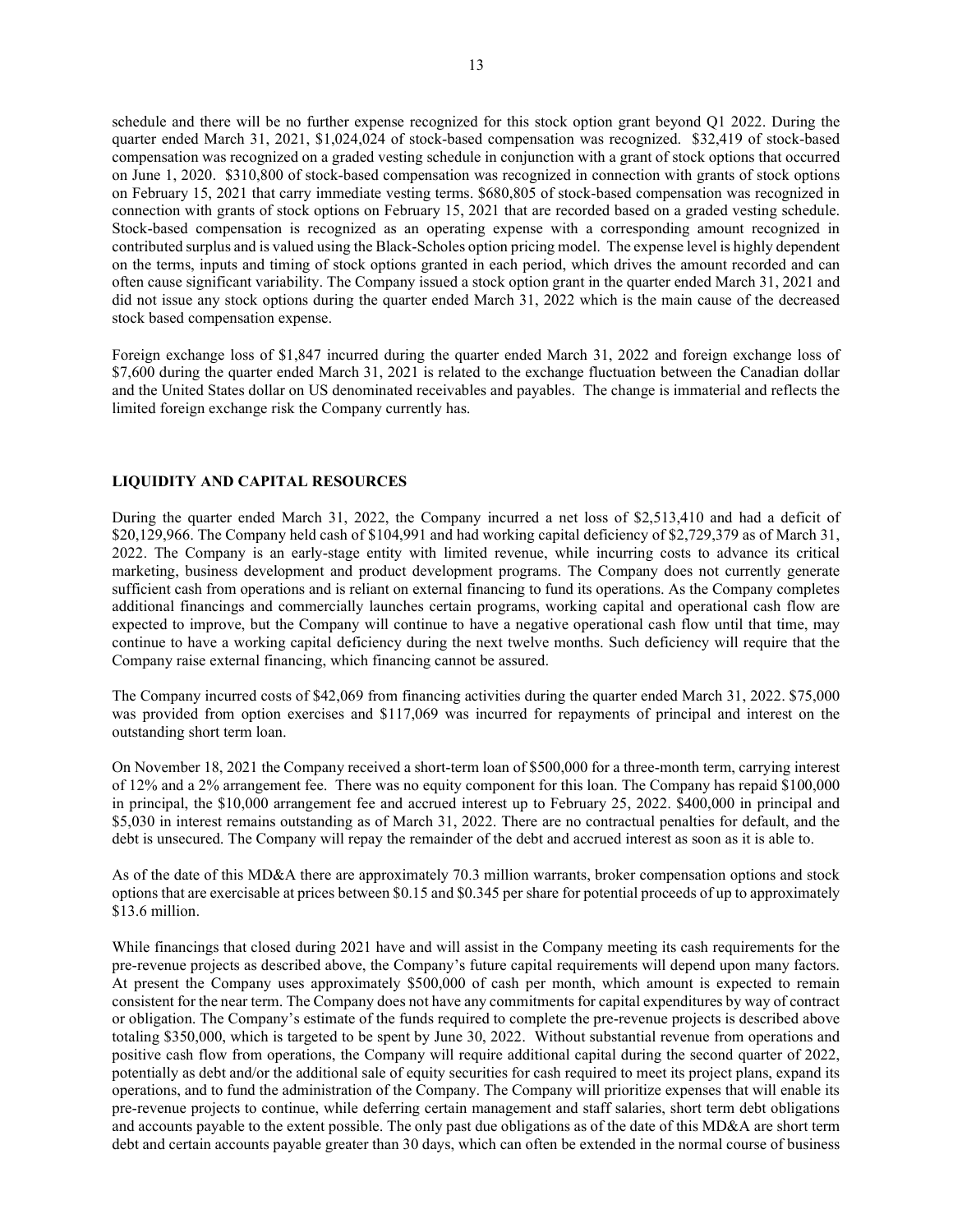without penalty. There is no assurance that future financing, whether debt or equity, will be available to the Company in the amount required by the Company at any particular time or for any period and that such financing can be obtained on terms satisfactory to the Company. The continued operations of the Company are dependent on its ability to generate future cash flows from operations and/or obtain additional financing as necessary before cash flow from operations can sustain other cash needs of the Company. Management is of the opinion that, while in the absence of external financing, it expects the Company to continue to have a working capital deficiency over the next 12 months. Sufficient working capital will potentially be obtained from external financing to meet the Company's liabilities and commitments as they become due, although there is a risk that additional financing will not be available on a timely basis or on terms acceptable to the Company. If the Company is unable to raise additional capital in the future, management expects that the Company will need to curtail operations, liquidate assets, seek additional capital on less favorable terms and/or pursue other remedial measures.

These foregoing raises substantial doubt about the Company's ability to continue as a going concern.

#### Cash Used in Operating Activities

The Company used net cash of \$499,036 in operating activities during the quarter ended March 31, 2022, and \$1,600,520 during the quarter ended March 31, 2021. For the quarter ended March 31, 2022, the Company's net loss was \$2,513,410 and had reductions for non-cash expenses including, stock-based compensation, amortization depreciation and unrealized foreign exchange totalling \$121,987. Change in non-cash working capital provided cash of \$1,892,387. The main driver for the change in non-cash working capital was the increase in deferred revenue as well as the increases in payables based on limited financial resources. For the quarter ended March 31, 2021, the Company's net loss was \$2,734,851 and had reductions for non-cash expenses including, stock-based compensation, amortization depreciation, expenses paid in shares and unrealized foreign exchange totalling \$1,195,266. Stock based compensation for \$1,024,024 was the most significant non-cash expense item. Change in non-cash working capital used cash of \$60,935.

#### Cash From Financing Activities

The Company used \$42,069 in financing activities during the quarter ended March 31, 2022. See above commentary for details of the financing activities. \$1,142,333 of financing in the quarter ended March 31, 2021 related to proceeds from the exercise of warrants and stock options.

#### Cash Used in Investing Activities

The Company did not have any cash used in investing activities for the quarter ended March 31, 2022. Investing activities for the quarter ended March 31, 2021 were \$16,382 used for the acquisition of computer related equipment.

#### OFF-BALANCE SHEET ARRANGEMENTS

The Company has not entered into any off-balance sheet arrangements.

#### TRANSACTIONS WITH RELATED PARTIES

The Company's related parties include its key management personnel, and companies related by way of directors or shareholders in common, including KABN Gibraltar, which beneficially owns 9.07% of the issued and outstanding Common Shares and which is beneficially owned by David Lucatch, the Company's Chief Executive Officer and President, and a director.

The initial license fee of \$1,345,100 (US\$1,000,000), which was recorded as an intangible asset, has been paid in full to KABN Gibraltar in 2020. An annual license fee of US\$250,000 is due to KABN Gibraltar. each year on the anniversary date of the license agreement. Royalties of 14% of gross margins of the Company are payable to KABN Gibraltar calculated on annual calendar results. The Company was provided a discount to the May 15, 2021 license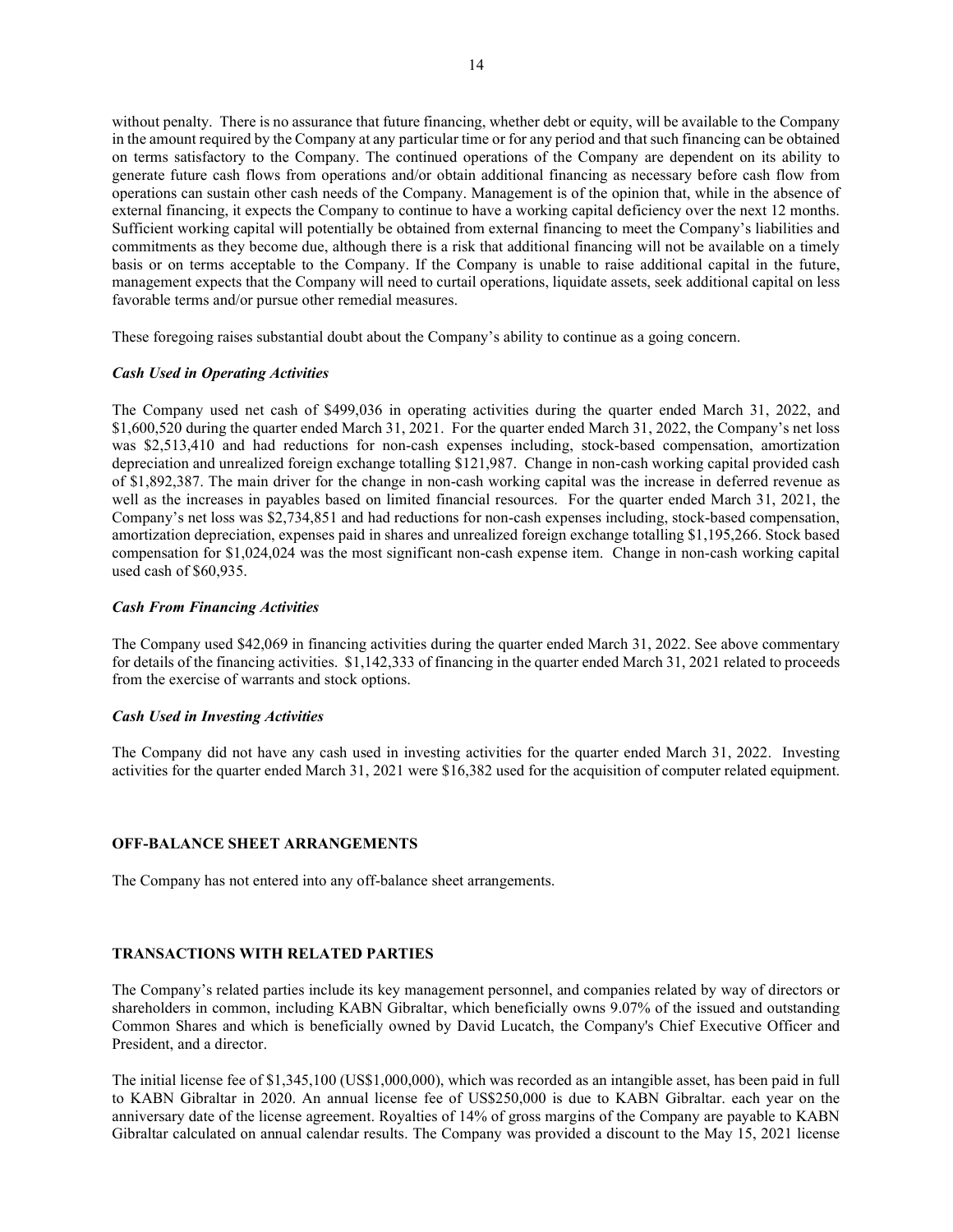fee payment of US\$250,000 that enabled the obligation to be settled for \$250,000 CAD as opposed to US\$250,000. The only consideration for the discount was that the payment be made in April 2021 instead of May 15, 2021.

During the quarter ended March 31, 2022, \$90,000 has been billed by KABN Gibraltar for management services with \$15,000 in unpaid management services as at March 31, 2022 (\$90,000 billed and paid for the quarter ended March 31, 2021 related to management services).

During the quarter ended March 31, 2022 billings for product, technical development and usage were incurred by KABN Gibraltar. in the amount of \$105,000 none of which was paid during the quarter ended March 31, 2022. (\$112,975 billed and \$25,100 unpaid for the quarter ended March 31, 2021)

\$52,500 was paid to KABN Gibraltar. during the quarter ended March 31, 2022 from outstanding amounts as at December 31, 2021. \$179,980 is outstanding to KABN Gibraltar as at March 31, 2022. There are no fixed terms of repayment.

\$175,100 outstanding to KABN Gibraltar outstanding as of January 1, 2021 for product, technical development and operational services was paid during the quarter ended March 31, 2021.

## SUBSEQUENT EVENTS

None.

# CHANGES IN ACCOUNTING STANDARDS

There are no standards, amendments to standards or interpretations that are effective for annual periods beginning on January 1, 2022 that had a material effect on the financial statements of the Company.

A number of new standards, amendments to standards and interpretations are effective for annual periods beginning after January 1, 202, and have not been early adopted in preparing the financial statements. None of these are expected to have a material effect on the financial statements of the Company.

# FINANCIAL INSTRUMENTS AND OTHER INSTRUMENTS

The Company's financial instruments consist of accounts receivable, payables to KABN Gibraltar, short term loan payable, accounts payables and accrued liabilities. Unless otherwise noted, it is management's opinion that the Company is not exposed to significant interest, or credit risks arising from these financial instruments. The fair values of these financial instruments approximate their carrying values unless otherwise stated.

## ADDITIONAL DISCLOSURE FOR VENTURE ISSUERS WITHOUT SIGNIFICANT REVENUE

A breakdown of all material components of operating expenses of the Company is set forth in notes the unaudited interim condensed consolidated financial statements for the quarter ended March 31, 2022 and a breakdown of the material components of the product development expenses component of operating expense is set out under the headings "Results of Operations (for the quarter ended March 31, 2022)"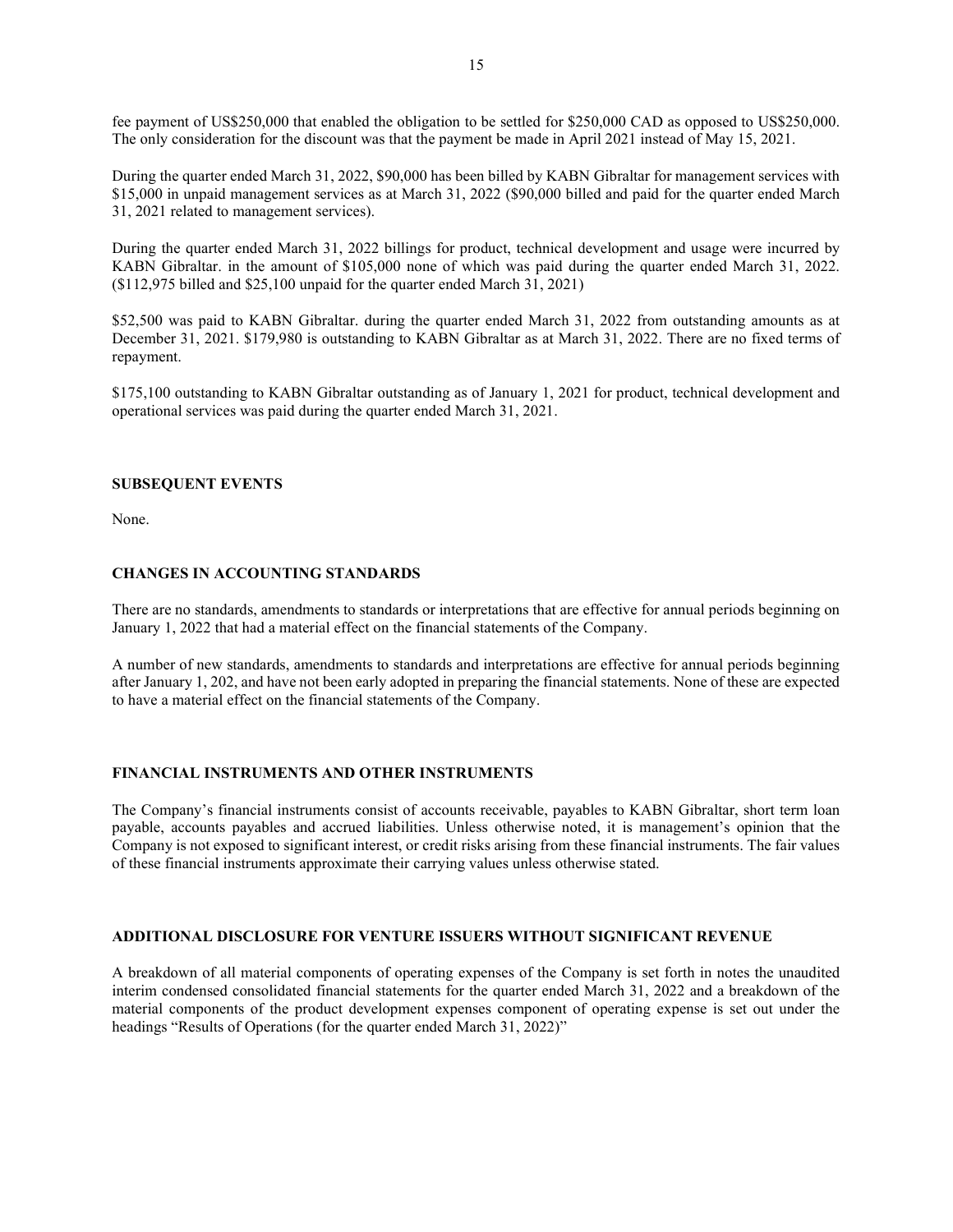## DISCLOSURE OF OUTSTANDING SHARE DATA

#### Common Shares

The Company has 143,678,473 Common Shares issued and outstanding, as of May 29, 2022.

## Share Purchase Warrants

The Company has 50,978,554 share purchase warrants outstanding exercisable into 50,978,554 Common Shares, as of May 29, 2022.

#### Broker Compensation Options

The Company has 1,419,978 broker compensation options outstanding, which are each exercisable into one Common Share and one share purchase warrant. The broker compensation options are exercisable into an aggregate of 2,839,956 Common Shares, as of May 29, 2022.

#### Stock Options

The Company has 16,508,900 stock options outstanding exercisable into 16,508,900 Common Shares, as of May 29, 2022.

# RISK FACTORS

Much of the information included in this report includes or is based upon estimates, projections or other forwardlooking statements. Such forward-looking statements include any projections or estimates made by the Company and its management in connection with the Company's business operations. While these forward-looking statements, and any assumptions upon which they are based, are made in good faith and reflect the Company's current judgment regarding the direction of its business, actual results will almost always vary, sometimes materially, from any estimates, predictions, projections, assumptions, or other future performance suggested herein. Except as required by law, the Company undertakes no obligation to update forward-looking statements to reflect events or circumstances occurring after the date of such statements.

Such estimates, projections or other forward-looking statements involve various risks and uncertainties as outlined below. The Company cautions readers of this report that important factors in some cases have affected and, in the future, could materially affect actual results and cause actual results to differ materially from the results expressed in any such estimates, projections or other forward-looking statements. In evaluating the Company, its business and any investment in its business, readers should carefully consider the following factors:

#### Risks Related to the Company's Business

Because of the unique difficulties and uncertainties inherent in early stage development, the Company faces a high risk of business failure. The Company currently does not generate significant revenue from its operations, and as a result, the Company faces a high risk of business failure

The Company has a history of operating losses and may never achieve profitability in the future. The Company is an early stage technology company.

The Company's ability to generate future revenue or achieve profitable operations is largely dependent on its ability to attract and retain the experienced management and know-how to develop and commercialize its programs Successfully commercializing the current programs and gaining critical mass of client adoption may take several years and significant financial resources and the Company cannot assure that it can achieve these objectives.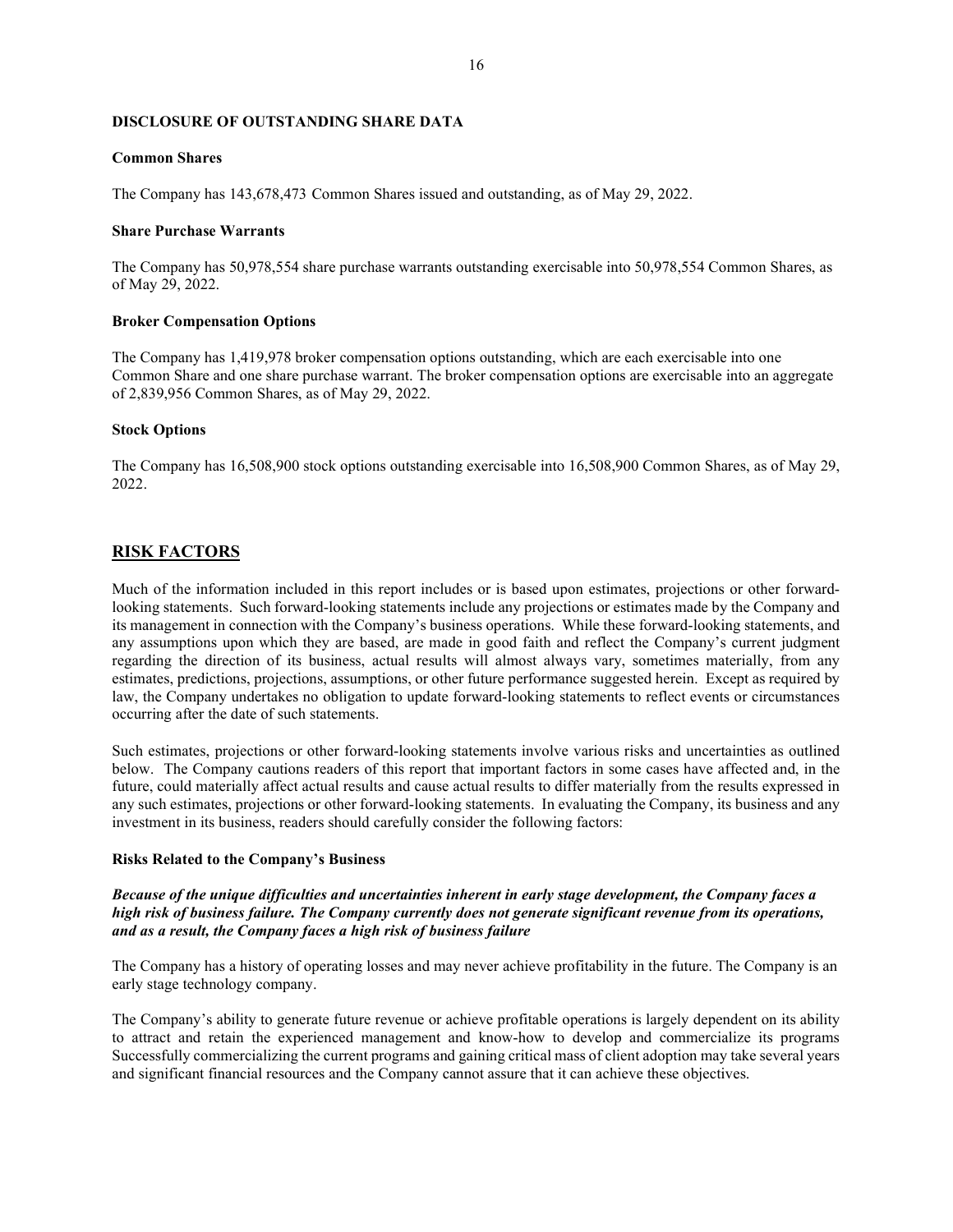# The Liquid Avatar Platform may not gain the level of market acceptance needed to make the Company profitable or achieve its growth objectives

The Company could experience difficulty in securing Holders, Issuers and Verifiers within Canada and the United States of America, which would also reduce the number of users of the Liquid Avatar Platform. This would slow the Company's revenue growth and path to positive cash flow and profitability, and materially and adversely impact the Company's prospects, which could negatively impact market value of the Common Shares.

Even if the Company secures a significant level of Holders, Issuers and Verifiers within Canada and the US, the LQID Card could experience low adoption by end users or relatively low spend volume which could negatively impact related fees from the card and from Liquidshopz and thus have a material and adverse impact on the Company's revenues, cash flows, profitability and financial position.

While the Company has a budget for marketing and communications to help support its efforts to gain market acceptance, secure new customers and promote revenue programs, such funds may not be sufficient to achieve the Company's revenue goals. If additional funds are required for marketing and communication, the Company may need to allocate funds from other uses, or raise additional capital, which could result in dilution to holders of the Common Shares, additional interest expense or both.

The Company could experience a limitation or stagnation in the ability to acquire cardholders in Canada and the United States of America which could have a material and adverse impact on revenues, cash flows, profitability and financial position and market value.

The Company's card partners, payment card network and/or issuing banks could introduce new fees or assessments which could negatively impact the value proposition of LQID Card.

# Financial Liquidity

The Company has not yet generated substantial revenues and will likely operate at a loss as it looks to launch commercialized programs driving future revenue. The Company will require additional financing in order to execute its business plan. The Company's ability to secure required financing will depend in part upon on investor perception of the Company's business and prospects. Capital market conditions and other factors beyond the control of management may also play important roles in the ability to raise capital. The Company can offer no assurance that it will be able to successfully obtain additional financing, or that future financing occurs on terms satisfactory to management. If funds are unavailable in the future, or unavailable in the amounts that management considers necessary, or unavailable on acceptable terms, the Company may be required to cease operating or modify its business plans in a manner that undermines its ability to achieve planned business objectives.

# Reliance on KABN Gibraltar License

The intellectual property used under the KABN Gibraltar License is built upon the intellectual property developed by or licensed to KABN Gibraltar and in particular verification IP. The Company's business will be highly dependent on the availability to it of the verification IP and the right to use it to operate the Liquid Avatar Platform. A loss of, or restriction on using, any material part of the IP, would significantly impact the operations of the Company, including its ability to offer services to current and future Holders, Issuers and Verifiers which could have a material and adverse impact on the Company's revenues, results of operations, cash flows and prospects.

# Reliance on payment card networks and related financial services providers

The KABN Gibraltar License includes the ability to offer the LQID Card within Canada and the United States of America, subject to approvals by payment card networks and issuing banks. Payment card networks and issuing banks could exclude the Company from their approval which would require the Company to seek approval from an alternative payment card network and/or issuing bank, which could delay or eliminate the Company's ability to issue a digital currency-linked card in Canada and/or the United States of America, as payment card networks provide program approvals regionally.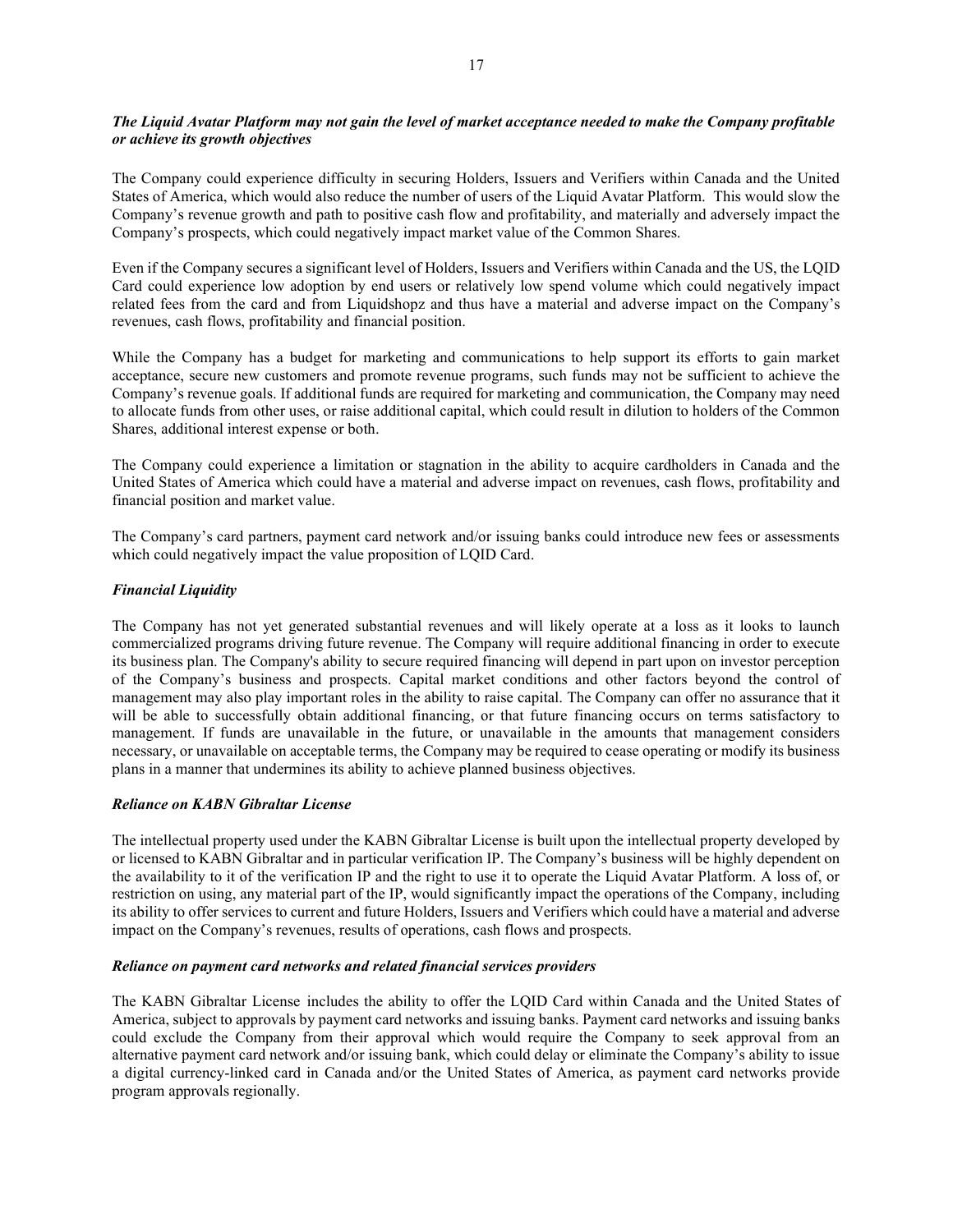Although KABN Gibraltar has been conditionally approved to run a digital currency-linked network branded prepaid card program in the United Kingdom and Europe, and the Company has been approved to run a similar prepaid card program in Canada, there is no guarantee that a similar program will be approved in the United States of America.

Once approved, payment card networks and issuing banks could create new governance/franchise rules which could negatively impact the Company's card products which could require the Company to seek approval from an alternative payment card network which could suspend the Company's ability to issue a digital currency linked card for an unknown period of time.

The Company's financial and related services, which will include card partners, payment card networks and issuing banks in Canada and the United States of America, could change their position and/or rescind approved program status which would require the Company to seek approval from an alternative issuing bank which could delay or eliminate the Company's ability to issue or continue to issue the LQID Card.

The Company's card program, payment card network and issuing banks(s) could implement new rules and/or fees that impact revenues for the LQID Card, which could material and adverse impact on the Company's revenues, results of operations, cash flows and prospects.

The Company will be reliant on payment card networks and issuing banks to conduct its business, particularly to provide functionality for the LQID Card. There is a risk that one or more of these issuing banks may cease to deal with the Company (which may occur on short notice), cease to deal with international payments services generally, substantially reduce the services it offers, substantially alter the terms on which it is willing to offer services to the Company, or exit one or more of the markets for which the Company uses its services.

# The Liquid Avatar Platform will be subject to competing service offerings, including new technologies

Alternative payment card network, banking or payment solutions could be introduced to the Canadian and American markets which could compete or outsell the Company's offerings and suite of services. Additionally, unknown new programs for the movement of funds, alternative banking and payment solutions may be introduced in the future that may have an impact on the Company's ability to compete in the marketplace.

The Company believes that the Liquid Avatar Platform provides a unique market proposition in providing identity verification that is portable, secure and cost effective. Notwithstanding this, the industry in which the Company will operate is competitive and includes companies with significantly greater financial, technical, human, research and development, and marketing resources than the Company. Numerous entities around the world may compete with the Company's efforts to commercialize, develop and expand products and services. Competitors may develop products in advance of the Company, products that are more effective than those developed by the Company, or that have or gain greater market acceptance. As a consequence, the Company's current and future technologies and products may become obsolete or uncompetitive, resulting in a material and adverse impact on revenues, cash flows, profitability and financial position and market value.

The identity verification and financial and related solutions markets are highly competitive, and the Company's offering competes with other financial related services businesses, including other businesses focused on identity verification and management. Many existing providers either compete directly with the Company or provide services that are potential substitutes. The Company's major existing competitors will include identity verification companies, banks, money transfer organizations and other international payments specialists. New competitors, services and business models that will compete with the Company are likely to arise in the future. Many of these existing and potential competitors have or may have substantially more resources than the Company and have or may have product and service solutions that are more attractive to Holders, Issuers and Verifiers.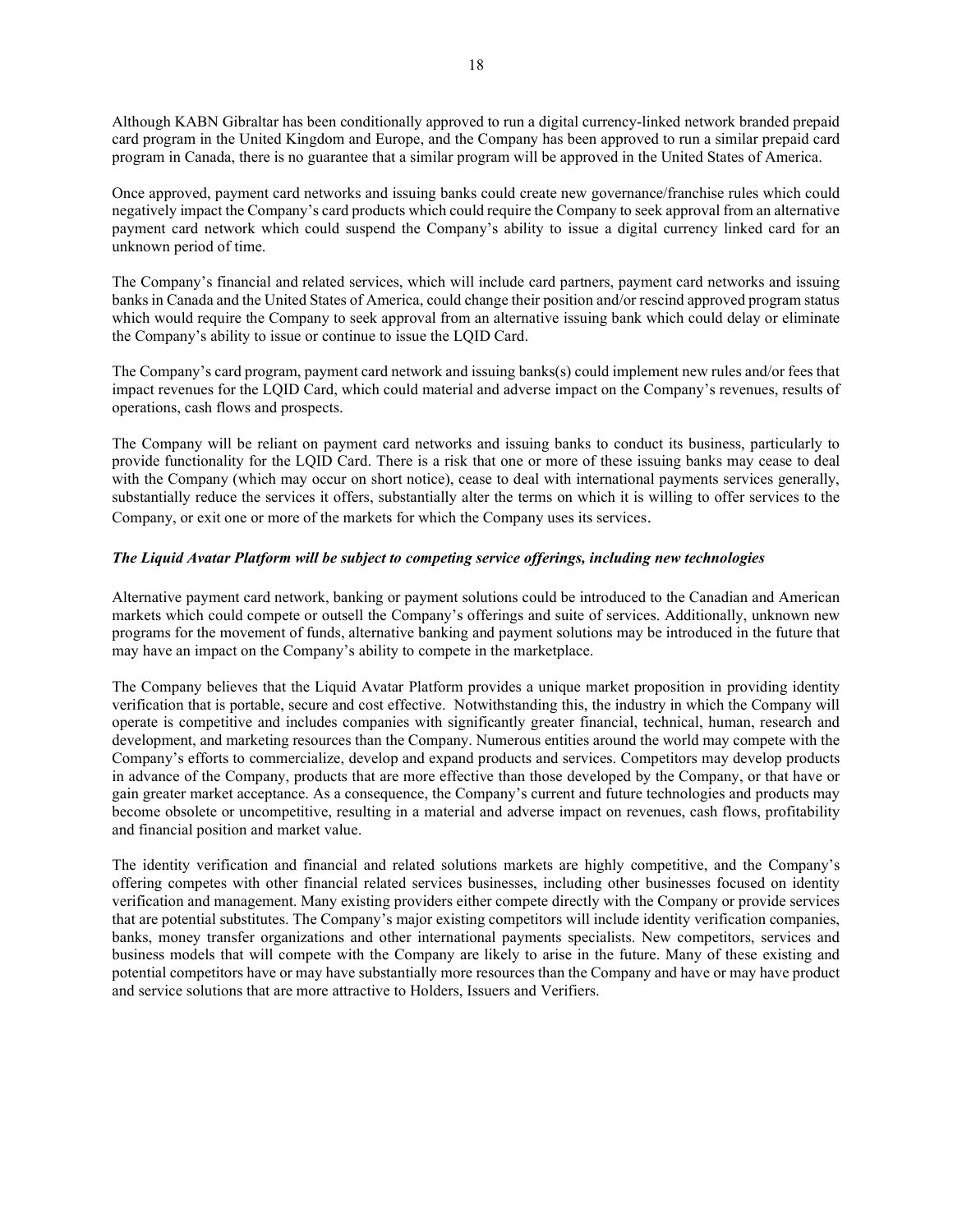There is a risk that an existing or future competitor:

- allocates significantly more resources to competing in the Company's markets, including resources devoted to marketing, developing technology and/or client service;
- develops a lower cost or more effective business model, for example by developing or acquiring a more sophisticated technology platform or service delivery method;
- responds to changes to regulations, new technologies or changes in client requirements faster and more effectively than the Company; or
- develops new services that compete more directly with the Company than their current services.

A substantial increase in competition for any of these reasons could result in the Company's services becoming less attractive to existing and potential Holders, Issuers and Verifiers, requiring the Company to increase its marketing or capital expenditure, lower prices or fees, or alter other aspects of its business model in order to remain competitive, any of which could have a material and adverse impact on revenues, cash flows, profitability and financial position and market value.

# There are significant regulatory and legislative risks

The Liquid Avatar Platform assists Issuers with their AML and KYC compliance obligations in relation to their customers. Future legislative changes to AML, KYC or other similar requirements, may result in the Company's verification program not being as effective or losing its competitive advantage, and it may therefore become less attractive to current and prospective Issuers and Verifiers, which may have a significant effect on the business, operations and prospects of the Company. If Issuers and Verifiers change providers, the growth in the number of new users of the Liquid Avatar Platform will slow, impacting revenues across all aspect of the Company's business.

The international financial and related services market is a highly regulated area of economic activity around the world. Regulations applicable to those providing services and earning revenues in the market for international financial and related services include regulation relating to money laundering and financing of terrorism, sanctions laws and other regulations. There is a risk that the Company may fail to comply with these laws or government regulations. Any breach of law by the Company could have significant consequences for the Company. The further development, acceptance and use of digital currencies is subject to a variety of factors that are difficult to evaluate.

# The growth of the Neo Bank and identify verification industries in general, and the use of digital currencies in particular, is subject to a high degree of uncertainty

The growth of the Neo Bank and identify verification industries in general, and the use of digital currencies in particular, is subject to a high degree of uncertainty, and the slowing, or stopping of the development or acceptance of developing protocols may adversely affect the Company's services related to future digital currencies-to-fiat link via the LQID Card which is operated by a partner party. The factors affecting the further development of these industries and digital currencies, include, but are not limited to:

- Continued worldwide growth in the adoption and use of digital currencies;
- Governmental and quasi-governmental regulation of digital currencies and their use;
- Restrictions on or regulation of access to and operation of the network or similar digital currency systems;
- Changes in consumer demographics and public tastes and preferences;
- The maintenance and development of the open-source software protocol of the network;
- The availability and popularity of other forms or methods of buying and selling goods and services, including new means of using fiat currencies;
- General economic conditions and the regulatory environment relating to digital assets; and
- Negative consumer sentiment and perception digital currencies generally.

## Data and privacy breaches can significantly harm the Company

The majority of the Company's transactions will be conducted over the Internet and will therefore be subject to an element of risk. The Company's information technology infrastructure is designed to be secure, but is not immune to outside rogue elements, including computer viruses, computer hackers, and organized activities among groups of persons designed to breach the Company's security systems.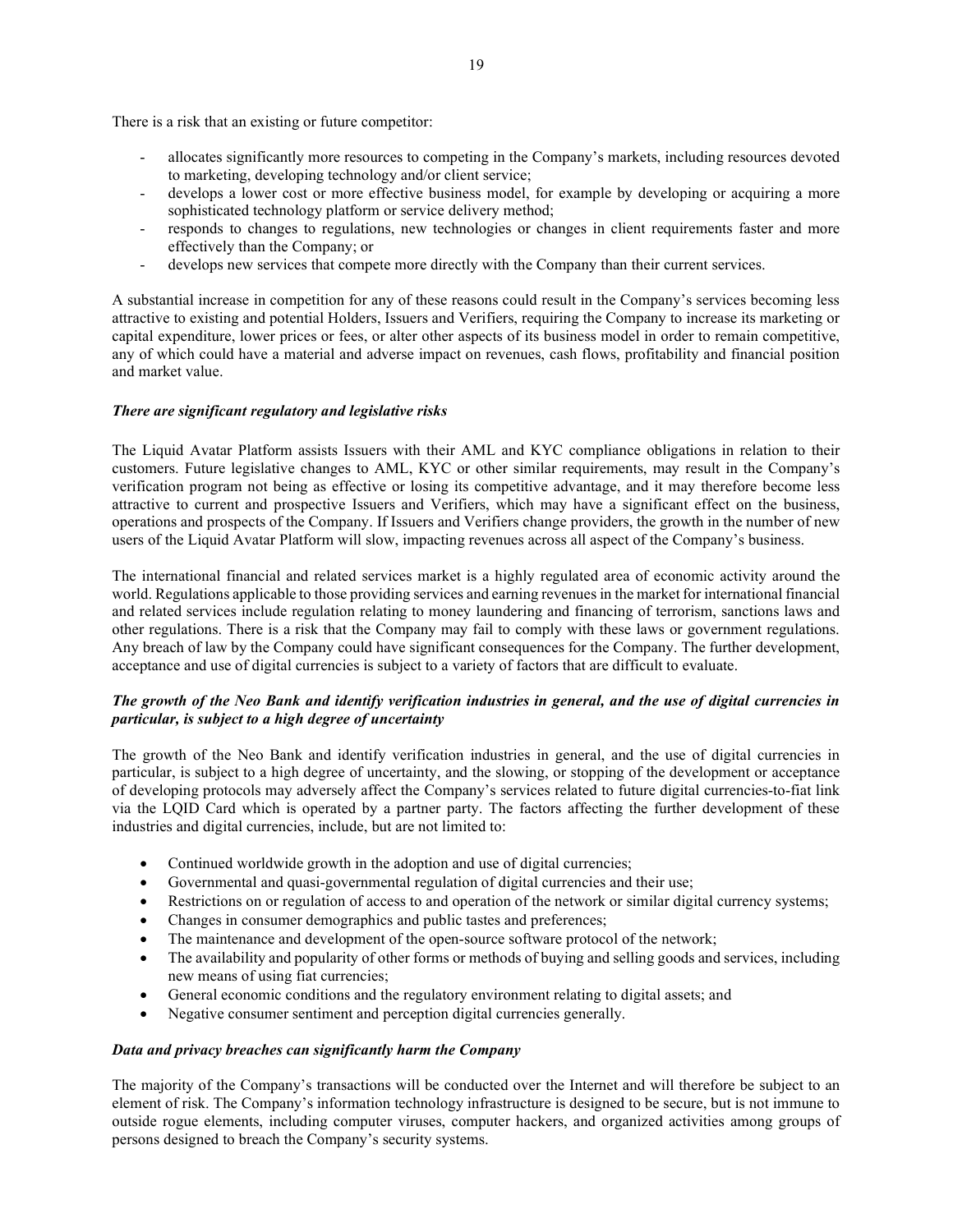Privacy breaches may expose the Company to additional liability and result in the loss of Holders, Issuers and Verifiers, or an inability to conduct business. Any inability on the Company's part to protect the privacy in the Company's electronic transactions or systems could have a material effect on future revenue, financial conditions, and profitability. A privacy breach could expose the Company to additional liability under the privacy legislation of different jurisdictions, which could result in fines, additional compliance costs, or significant costs to remedy the breach and strengthen security; result in a customer or user's personal and/or financial information falling into the hands of criminal elements, exposing the Company to lawsuits, loss of revenue and reputations risks; and deter potential Holders, Issuers and Verifiers from using LAVCE or the Liquid Avatar Platform.

## The Company's failure to manage its growth successfully may adversely impact its operating results

The Company's failure to manage its growth successfully may adversely impact its operating results. The Company's ability to manage growth will require it to continue to build its operational, financial and management controls, contracting relationships, marketing and business development plans and controls and reporting systems and procedures. The Company's ability to deal with growth may have a material and adverse impact on revenues, cash flows, profitability and financial position and market value.

# The Company's business is based on software and information systems and is exposed to the risks associated with such technologies

While the Company's verification software was developed by KABN Gibraltar and through internally developed derivative works under the KABN License Agreement, such software may be subject to external factors, such as deprecation of operating systems, libraries, components, third party interfaces, drivers, patches, or other related issues. In addition, software requires regular updating and maintenance to keep it operating efficiently, continually, and robustly. If updates and maintenance are not carried out regularly or are carried out negligently, the software may be subject to operational outages, slowdowns, or errors. In addition, these external factors may affect the ability of the Company and KABN Gibraltar to effectively upgrade and maintain the Liquid Avatar Platform. The market in which the Company will operate is continually evolving, which can often lead to product and software obsolescence. If the Company does not successfully adapt to changes in the market and technology, its business and results may adversely be affected.

In addition, services based on sophisticated software and computing systems often encounter development and upgrade delays, and the underlying software may contain undetected errors or failures when introduced or when the volume of services provided increases. The Company may experience delays in the ongoing development of the software and computing systems underlying their services. In addition, despite testing, it is possible that the software may contain errors, and this could have a material and adverse impact on revenues, cash flows, profitability and financial position and market value.

The Company depends on the performance, reliability, and availability of the Liquid Avatar Platform. There is a risk that these systems may be adversely affected by a number of factors including damage, equipment faults, power failure or natural disasters. Events of that nature may cause part or all of the Liquid Avatar Platform or its website to become unavailable. This in turn could reduce the Company's ability to generate income, impact client service levels and cause damage to the Company's reputation and, potentially, have a material and adverse impact on revenues, cash flows, profitability and financial position and market value.

There is also a risk that potential faults in the Liquid Avatar Platform could cause transaction errors that could result in legal exposure from Issuers and Verifiers, potentially leading to a loss of Customers and other business partners, damage to the Company's reputation or even cause a breach of certain regulatory requirements (including those affecting any required license) and could, in turn, have a material and adverse impact on revenues, cash flows, profitability and financial position and market value.

## Dependency on the Internet and/or Cloud based services

The Company will rely on the availability of its website(s) and related cloud services to provide Holders, Issuers and Verifiers (both current and prospective) access to the Liquid Avatar Platform. The Company will depend on the continued acceptance of the Internet and/or cloud as a communications and commerce platform for individuals and enterprises. The Internet and/or cloud could become less viable as a business tool due to delays in development or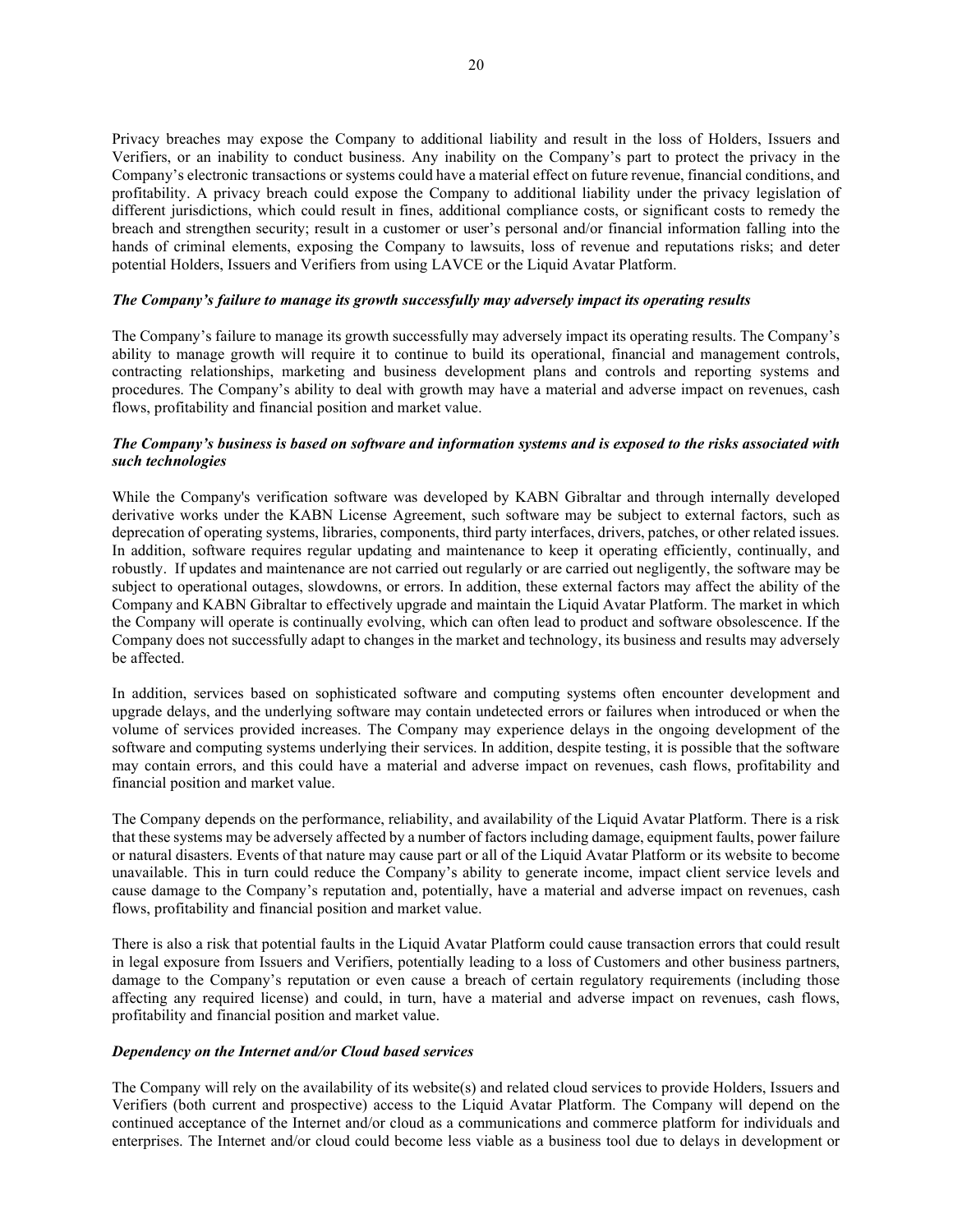adoption of new standards and protocols to handle increased demands of Internet activity, security, reliability, cost, ease-of-use, accessibility and quality-of service. Hackers or Internet service provider outages could render one or more of the Company's website(s) and/or technology related services unavailable. If for any reason the Internet and/or cloud does not remain a widespread communications medium and commercial platform, or the Company's websites and/or technology related services are unavailable for an extended period, the demand for the Liquid Avatar Platform and the Company's services would be significantly reduced, which would have a material and adverse impact on revenues, cash flows, profitability and financial position and market value.

# Customer service and reputational risk

The reputation of the Company, along with the Liquid Avatar Platform, is important in attracting new and retaining existing Holders, Issuers and Verifiers of the Liquid Avatar Platform. Reputational damage could arise due to a number of circumstances, including errors or defects, data or privacy breaches, inadequate services or unsatisfactory client outcomes. Negative publicity could adversely impact the reputation of the Company, along with the Liquid Avatar Platform, which may potentially result in a fall in the number of persons seeking the products and services of the Company.

# The Company may become involved in legal matters that may materially adversely affect it

From time to time in the ordinary course of business, the Company may become involved in various legal proceedings, including commercial, employment, class action and other litigation and claims, as well as governmental and other regulatory investigations and proceedings. Such matters can be time‐consuming, divert management's attention and resources and cause the Company to incur significant expenses. Furthermore, because litigation is inherently unpredictable, and can be highly expensive, the results of any such actions may have a material adverse effect on the Company's business, operations or financial condition

# Fraud

Combatting fraud is a significant challenge in the online identity, financial and related services industry because transactions are conducted between parties who are not physically present, which in turn creates opportunities for misrepresentation and abuse.

Companies in this sector are especially vulnerable because of the convenience and immediacy of verifying and validating identity and movement of funds, both digital currencies and fiat, from one account to another and subsequently withdrawing them. The Company's partners that facilitate identity, financial and other services over the Internet makes dealing with the risk of fraud a cost of doing business.

The Company will face significant risks of lost revenues due to fraud and disputes between parties. If the Company is unable to deal effectively with losses from fraudulent transactions the Company's business would be harmed. Examples of such risks include:

- unauthorized use of personal information and undetected identity theft;
- client fraud;
- breaches of system security;
- employee fraud; and
- unauthorized use of the Liquid Avatar Platform or the LQID Card or associated mobile wallets.

# The Company's operations in the future may be adversely affected by other risks outside the control of the Company

The Company's operations in the future may be adversely affected by labour unrest, civil disorder, war, terrorist attacks, computer viruses, telecommunications failure, power loss, subversive activities or sabotage, fires, earthquakes, floods, explosions or other catastrophes, epidemics or quarantine restrictions. For example, a system outage or data loss resulting from such an event could have a material and adverse impact on revenues, cash flows, profitability and financial position and market value.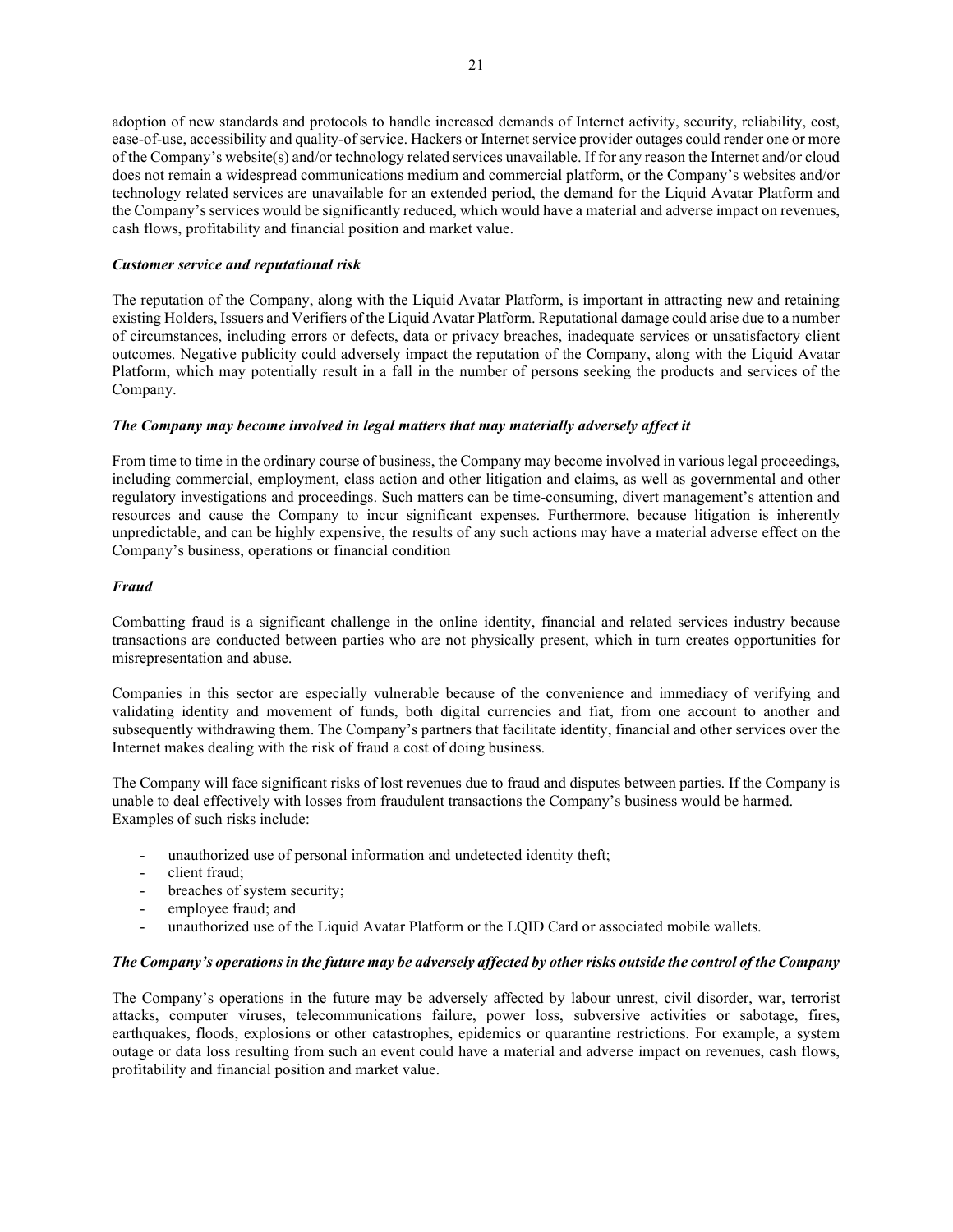## Conflicts of Interest

Certain executive officers and directors will dedicate a portion of their time to other ventures. Management may have conflicts of interest in allocating management time, services and functions among the Company and any present and future ventures which are or may be organized by officers or directors and/or their affiliates. While management dedicates a full-time equivalent effort to the Company they are not required to direct the Company as their sole and exclusive function, and they may have other business interests and engage in other activities in addition to those relating to the Company. This includes rendering advice or services of any kind to other investors and creating or managing other businesses.

It is possible, however, that certain directors and officers may owe similar consideration to another organization(s). It is possible that these and other conflicts of interest are resolved in a way that has a material adverse impact on the Company.

## Dependence on Key Personnel

The Company depends on support from existing directors and officers and its ability to attract, and retain, new directors, officers, and other personnel with appropriate skill sets. Inability to retain key team members or find new professionals to serve in important roles could have a material adverse effect on the Company's business. There can be no assurance that we will be able to attract or retain the quality of personnel required in the future.

## Financial Statements Prepared on Going Concern Basis

The Company's financial statements have been prepared on a going concern basis under which an entity is considered to be able to realize its assets and satisfy its liabilities in the ordinary course of business. The Company's future operations are dependent upon the successful completion of financing and the creation of profitable operations deemed successful according to the standards of the industry in which it operates. The Company cannot guarantee that it will be successful in obtaining financing in the future or in achieving profitable business operations. The Company's consolidated financial statements may not contain the adjustments relating to carrying values and classification of assets and/or liabilities that would be necessary should the Company be unable to continue as a going concern.

## Costs of Maintaining a Public Listing

As a result of having a public listing, the Company incurs greater legal, accounting and other expenses related to regulatory compliance than it would have had it remained a private entity under its prior operation. The Company may also elect to devote greater resources than it otherwise would have on communication and other activities typically considered important by publicly traded companies.

#### Risks Relating to the Company's Common Shares

#### Active Trading Market

Currently the volume of trading in the public market for the Common Shares has at certain times been limited, and there can be no assurance than an active market for the Securities will be sustained at any time. If an active public market for the Company's securities is not sustained or enhanced, the liquidity of an investor's investment may be limited, and the share price may decline.

#### Share Price Volatility and Speculative Nature of Share Ownership

Factors both internal and external to the Company may significantly influence the price at which the Common Shares trade, and the volatility of the share price. Quarterly operating results and material developments reported by the Company can, and likely will, influence the price of the Common Shares.

Sentiment toward technology and early stage business stocks, as well as toward the stock market in general, is among the many external factors that may have a significant impact on the price of the Common Shares. The Company is not generating material revenue and does not possess significant cash reserves. As such, it should be considered a speculative investment. There is no guarantee that a liquid market for the Common Shares will be exist at any time or be maintained.